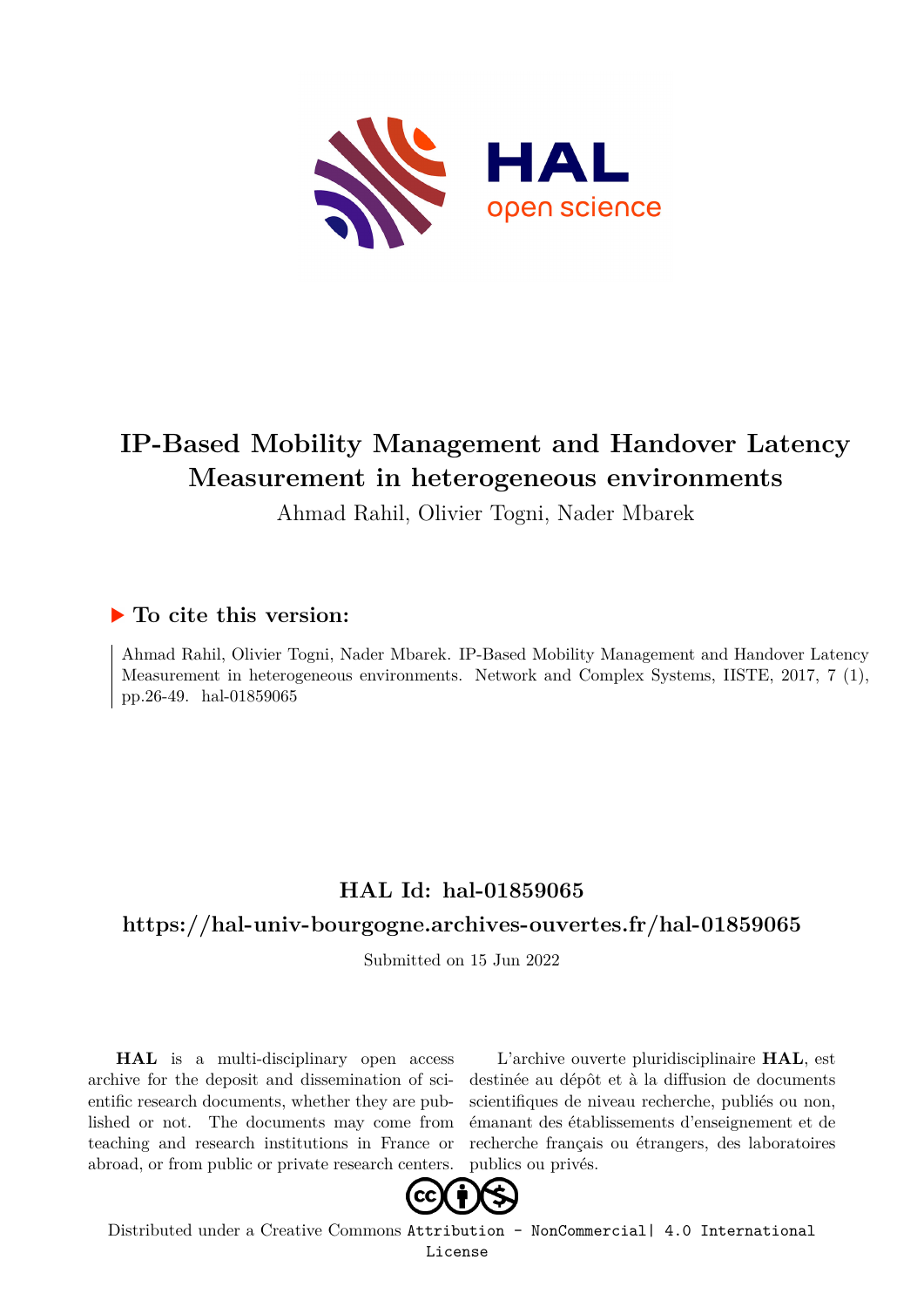# **IP-Based Mobility Management and Handover Latency Measurement in heterogeneous environments**

Ahmad Rahil<sup>1\*</sup> Olivier Togni<sup>2</sup> Nader Mbarek<sup>3</sup>

1. Faculty of Business, Lebanese University, Nabatieh, Lebanon

- 2. LE2I laboratory, Burgundy University, 9, avenue A. Savary, 21078 Dijon Cedex, FRANCE
- 3. LE2I laboratory, Burgundy University, 9, avenue A. Savary, 21078 Dijon Cedex, FRANCE

\* E-mail of the corresponding author: a\_rahil@hotmail.com

## **Abstract**

One serious concern in the ubiquitous networks is the seamless vertical handover management between different wireless technologies. To meet this challenge, many standardization organizations proposed different protocols at different layers of the protocol stack. The Internet Engineering Task Force (IETF) has different groups working on mobility at IP level in order to enhance mobile IPv4 and mobile IPv6 with different variants: HMIPv6 (Hierarchical Mobile IPv6), FMIPv6 (Fast Mobile IPv6) and PMIPv6 (Proxy Mobile IPv6) for seamless handover. Moreover, the IEEE 802.21 standard provides another framework for seamless handover. The 3GPP standard provides the Access Network and Selection Function (ANDSF) to support seamless handover between 3GPP – non 3GPP networks like Wi-Fi, considered as untrusted, and WIMAX considered as trusted networks. In this paper, we present an in-depth analysis of seamless vertical handover protocols and a handover latency comparison of the main mobility management approaches in the literature. The comparison shows the advantages and drawbacks of every mechanism in order to facilitate the adoption of the convenient one for vertical handover within Next Generation Network (NGN) environments*.*

**Keywords***:* Seamless vertical handover, mobility management protocols, IEEE 802.21 MIH, handover latency

## 1. **Introduction**

The rapid growth of real-time wireless applications usage implies a need for continuous network technologies improvement in order to support their QoS requirements in such a rapidly evololving environment. To successfully satisfy this increasing demand while providing end-users with QoS guarantee, the ubiquitous network should allow a Mobile Node (MN) to do handover between differnet types of network in a flexible manner. In order to enhance the end-user experience, in such environments, and achieve a given service level guarantee, a MN needs to roam seamlessly between different wireless access networks within any Next Generation Network (NGN) architecture. When a MN changes its point of attachment, it acquires a new IP address from the newly visited network and loses all previous connections with the home network. Different IETF working groups and other standarization bodies propose different protocols to manage seamlessly IP-based mobility. The research work in mobility management specifies two main categories: macro-mobility that is the transition of a mobile user between two different networks and micro-mobility when a mobile node changes it point of attachment within the same network. Mobile IPv4 is the most widely used protocol for macro-mobility management while FMIPv6 and HMIPv6 are more suitable for a micro-mobility management where the mobile node changes often its point of attachment.

Extension and optimization for IP mobility has been widely explored in the literature even for micro and macro-mobility management schema *Zekri et al. (*2012) did an extensive overview of mobility management protocols. They provided an indepth comparison of the different heuristics used in this domain and classified them into categories along with their respective advantages and disadvantages. In an attempt to expand this research, Yan *et al. (*2010) have had a similar research done. Their distinction was to provide three additional criteria to compare the heuristics; namely: number of handovers, handover failure probability and throughput. On a similar track, Barja *et al. (*2011*)* classified the most widely used vertical handover decision algorithm (VHA) in the literature into different sets of algorithms depending primarily on the information used to make decisions and the techniques employed. They concluded by providing recommendations on the most appropriate vertical handover techniques to efficiently communicate in heterogeneous environments based on their particular and unique network characteristics. In this research, we do an empirical handover latency study for the most known mobility management protocols: MIPV4,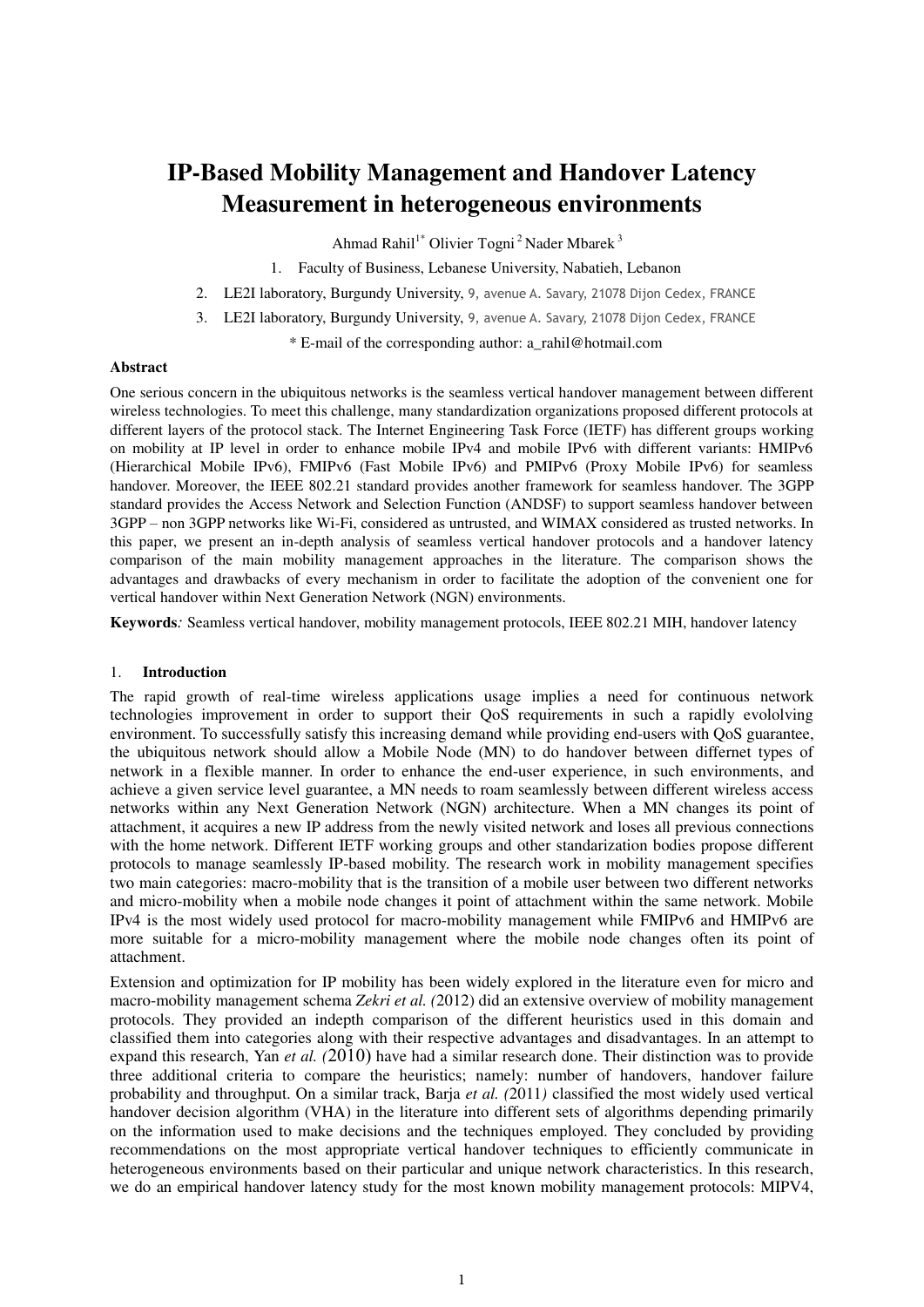MIPV6, HMIPV6 and FMIPV6 and we compare the pros and the cons of each studied schema. At the same time, we did a comparative study on the most significant work, using MIH, to improve the handover latency during the handover period.

The reminder of this paper is organized into 12 different sections covering our research. In section 2 describes the related work. Section 3 describes the main standardization bodies for handover management. Section 4 provides an overview of different handover categories. Section 5 shows the handover process phases. Section 6 discusses the different protocols used for handover at different layers. In section 7, we study and compare in detail the handover latency and its causes according to four different IP based protocols. Section 8 discusses the handover latency with the mSCTP protocol. Section 9 describes the SIP protocol and the handover latency. In Section 10, we present an overview of the IEEE 802.21 standard. In section 11 we compare the proposed research for minimizing handover latency and we finally conclude by Section 12.

## 2. **Related Work**

Handover is the process that enables a MN to change its point of attachment from the current network to the visited network. During this process, the MN will be provided with a new IP address from the new network and packets sent by a Correspondent Node (CN) to the MN will be lost. To overcome this problem, Mobile IPV4 (MIPv4) deploys an additional component called home agent on the home network that forwards the packet destined to the MN through a foreign agent on the visited network. This solution guarantees a correspondent host transparency but induces a high latency for addresses resolution and registration with the home agent. In addition, this mechanism, due to the triangular routing Anamalamudi *et al. (*2012) causes a high level of signalling flows over the core network. Thereby we observe long handover latencies with performance degradation for many applications. Mobile IPv6 (MIPv6) is an enhanced version of MIPv4. It uses the new mechanism introduced by IPv6 protocol for neighbouring networks discovery, movement detection and configuring a new address automatically on the visited network Pieterse *et al.* (2012). MIPv6 improves the handover latencies but it remains above 150ms which is the maximum acceptable value for real time multimedia applications as defined by the International Telecommunication Union (ITU TG-114). Hierarchical Mobile IPv6 (HMIPV6) Moravejosharieh, *et al*. (2012) was proposed to improve the performance of MIPv6 by dividing the overall networks into hierarchical domains. This structure reduces the signalling overhead and the registration delay between the MN and the CN thus improving the handover latencies. FMIPv6 Tran *et al.* (2011) is another protocol designed to reduce the movement detection phase time, the address auto configuration phase and the packet loss ratio. Section 7 of this paper will describe in details each of the protocols cited above.

Mobile Stream Control Transmission Protocol (mSCTP) is another protocol used for handover and is located at transport layer with TCP and UDP. mSCTP supports multi-homing and multi-streaming. Section 8 of this paper discusses this protocol and studies the corresponding handover latency in detail. Many research papers propose an improvement for handover latency with mSCTP. (Jin *et al.* 2011) use Mobile IP for location management of a MN which facilitates the SCTP association between a MN and a CN. They show, by experiment, that the proposed handover control schema gives better performance than the mobile SCTP protocol (mSCTP). Kim *et al.* (2008) show, through the performed experiments, that the handover latency with mSCTP is lesser than MIPv6 in heterogeneous environment. Lee *et al*. (2007) propose a new schema of mSCTP usage that improves the handover latency by 54% and the signalling cost by 45% compared to FMIPv6.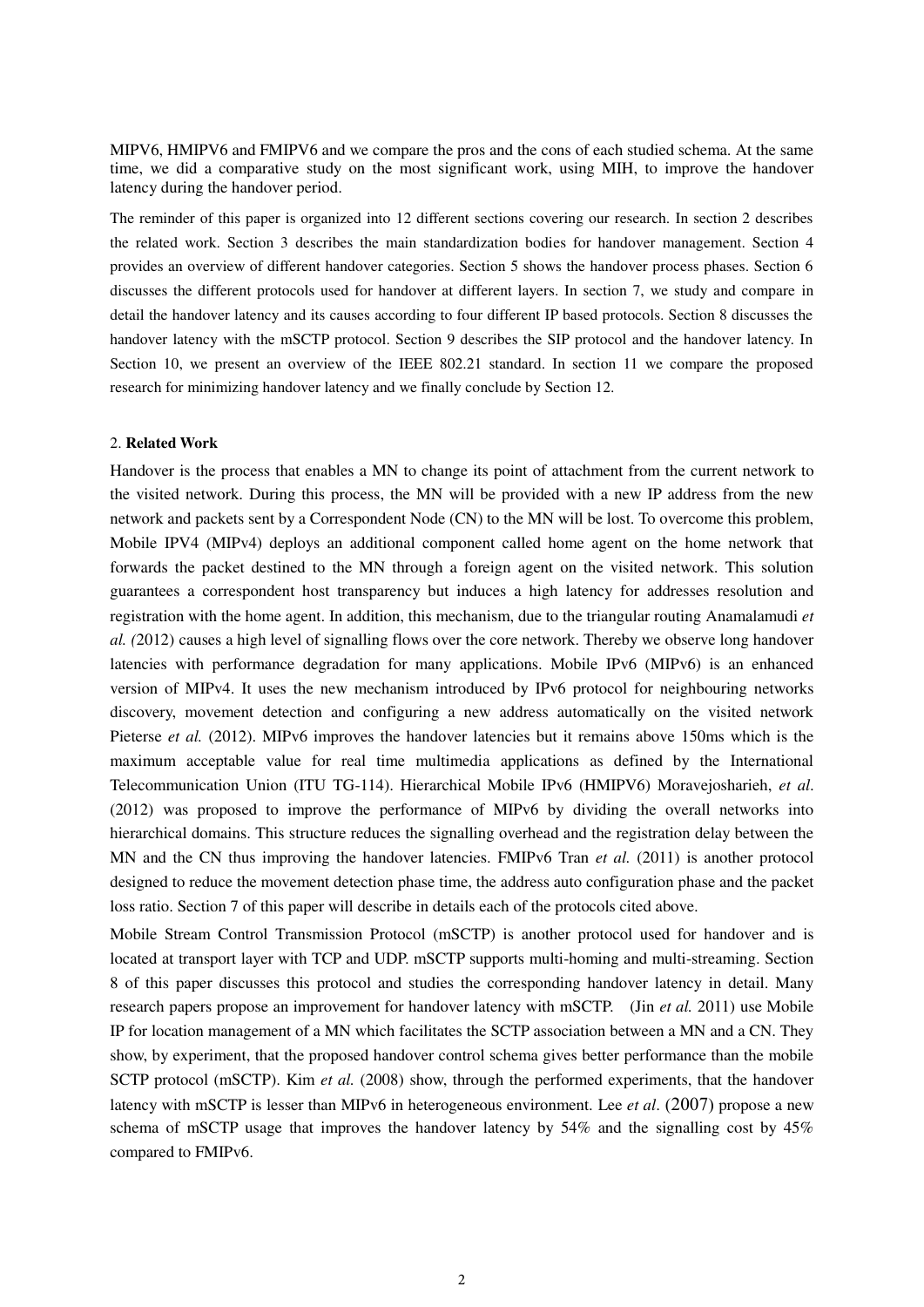Session Initiation Protocol (SIP) is an IETF protocol for VoIP and multimedia session widely used in the handover at the application layer Boulahia *et al.* (2013) that will be described in detail in section 9. Many enhanced mechanisms for SIP handover exist in the literature. Ong *et al*. (2009) use SIP over IPv6 to manage the handover process when a MN performs inter domain mobility, namely macro-mobility management. They prove that the proposed SIP hybrid IPv6 decreases the unnecessary load and handover latency. Ong *et al.* (2005) experimented the integration of SIP and MIPv6 protocols for ad hoc networks and showed that the proposed mechanism is more efficient in terms of handover probability, triangle routing delay, throughput, and response time than existing wireless LAN systems with MIPv4. In (Thikrait *et al*. 2006), W. K. Chiang et al. proposed a new handover schema with SIP (SIPHO) based on the concept of Media Independent Handover (MIH) in order to enhance the handover performance of SIP. This new mechanism uses the lower layer intelligent trigger of MIH for handover detection and decision. W.K.Chiang *et al.* (2012) propose an enhancement of the Media-Independent Pre-Authentication (MPA) phase for handover by adding a redirect tunnelling (MPA-RT) Ed *et al. (*2011) in order to minimize handover delay and to prevent packet loss. Moreover, a seamless cross-layer SIP handover framework based on SIP, MPA-RT and Media Independent handover (MIH) is proposed. Kim et al. (2011) calculated the handover latency and signalling cost for SIP interworking with MIP schema and propose a new method for handover by using the Candidate Access Router Discovery mechanism (CARD). This protocol is designed for use in wireless IP networks to dynamically collect information about neighbouring access routers and their capabilities. This capability enables the MN to dynamically execute low-latency handover and to intelligently select a target access router Liebsch et al. (2005). Zeadally et al. (2007) experimented with lower packet transmission delay for SIP and SCTP as compared to Mobile IP.

#### 3. **Handover and Standardization Organizations**

Vertical handover between different access networks is an important requirement to provide a QoS guarantee in a heterogeneous environment. Handover must be seamless for the user and this requires cooperation between different network technologies. Several approaches for standardization have been proposed by different bodies.

## *3.1 IETF Standards*

Various working groups of the Internet Engineering Task Force (IETF) provide enhanced versions of existing protocols that guarantee interoperability between different types of networks. This interoperability covers authentication, security, Quality of Service (QoS) and IP mobility management. In order to improve and optimize IP mobility, several IETF standards have been proposed such as Mobile IPv4 (MIPv4) Perkins *et al*. (2002), IPv6, Mobile IPv6 (MIPV6) Johnson *et al.* (2004), Fast Handover for Mobile IPv6 (FMIPv6) Koodli *et al*. (2008), Hierarchical Mobile IPv6 (HMIPv6) Soliman *et al*.(2005), Proxy Mobile IPv6 (PMIPv6), Multiple Care-of Addresses (MCoA), Dual Stack Mobile IPv6 (DSMIPv6) Soliman *et al.* (2009).

## *3.2 3GPP Standards*

Third Generation Partnership Project (3GPP) is an organization that aims to standardize the communication between cellular networks. This includes GSM (2G) Lagrange *et al.* (2006), UMTS (3G) and its various developments Sanchez *et al.* (2007) and LTE (4G) Lescuyer *et al.* (2008). 3GPP specifications and products offer a convergence solution between these cellular networks. In addition, other 3GPP working groups like TSG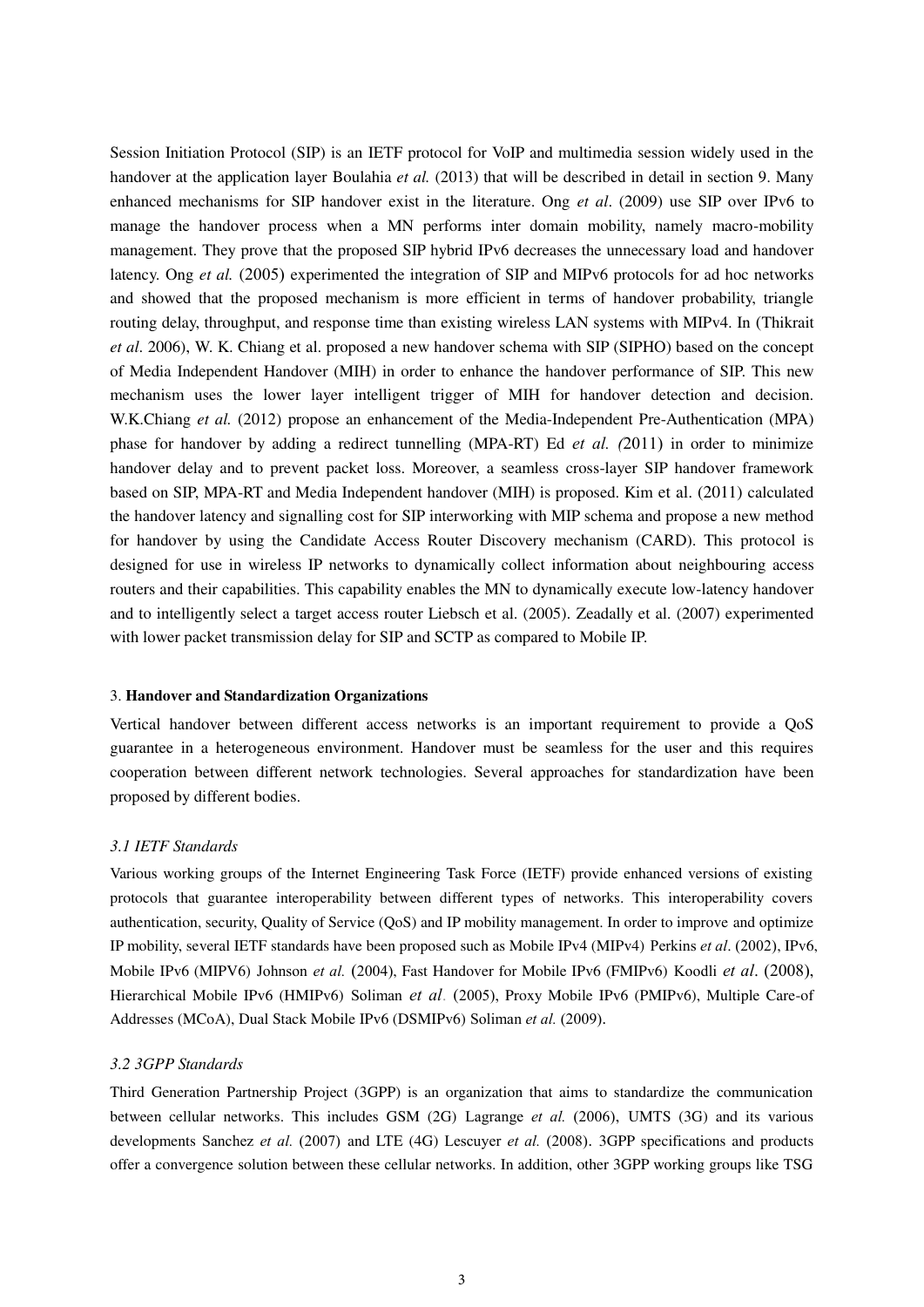SA1 standardize the communication between 3GPP and non-3GPP networks such as WI-FI and WIMAX. 3GPP (2006). The core network of LTE named Evolved Packet Core (EPC) is the latest evolution of the 3GPP core network architecture ETSI TS 124 312 V9.1.0. EPC contains the Access Network Discovery and Selection Function (ANDSF). ANDSF implements the handover management process and allows vertical mobility between 3GPP legacy systems and non-3GPP systems (3GPP TS 23.402). It also manages packet routing, transfer function, mobility and security management (3GPP TS 22.278).

#### 4. **Different Types of Handover**

Handover is a key process in heterogeneous environments that offer QoS guarantee to the mobile user. Handover is divided into three phases: initiation, decision and execution. Handover could be performed according to one of the many schemas. Handover can also be horizontal between cells within the same technology or vertical between different types of radio access network. When a mobile node disconnects from the serving network and before connecting to the destination network, the handover is called hard handover or break before make handover. If the mobile node connects to the destination network before leaving the serving one, the handover is called soft handover or make before break handover.

#### *4.1 Mobile Controlled Handover Decision (MCHO)*

According to this schema, the MN takes the decision for handover based on existing local information such as Radio Signal Strength (RSS), Signal to Noise Interference Ratio (SINR), Blocking Error Rate (BLER), user preferences, mobile speed and others. The mobile controlled handover can be network-assisted (NAHO) where the network provides values concerning QoS parameters of a given network to the MN such as bandwidth and packet loss ratio. These parameters help the MN with making HO decisions (e.g.: in the case of the MIIS server within the MIH) (IEEE Std 802.21TM, 2009).

#### *4.2 Network Controlled Handover Decision (NCHO)*

In this mode, the network makes the decision for handover. Here, the handover can be mobile initiated or mobile assisted. In the former mode, the mobile node detects the presence of a new access point and estimates that there is a better network (handover initiation), it informs the network that allows or rejects the handover. In the latter mode, the network initiates the handover but the mobile assists this process (MAHO) by providing measurements of the environment that aid the network to make the best decision.

## 5. **Handover Process**

Regardless of the reasons behind the need for a mobile node to make a handover, an accurate vertical handover between different types of networks must be seamless to the user. Vertical handover process should not generate long latency or high packet loss ratio to guarantee QoS for real time applications. To meet this challenge, the handover process is accomplished through three phases. Figure 1 shows the handover process phases.

#### *5.1 Phase I: Handover Initiation and Network Information Gathering*

The handover process must start when a client node needs to leave its current point of attachment and connects to a better one. Usually, it is due to the value of the radio link quality or the QoS parameters that decrease below a certain predefined threshold. During this phase, the mobile node scans continually its vicinity to collect information about all visible networks. This kind of information is mandatory for the handover selection phase. Some of this information is network related like bandwidth, packet loss, network coverage, load, Bit Error Rate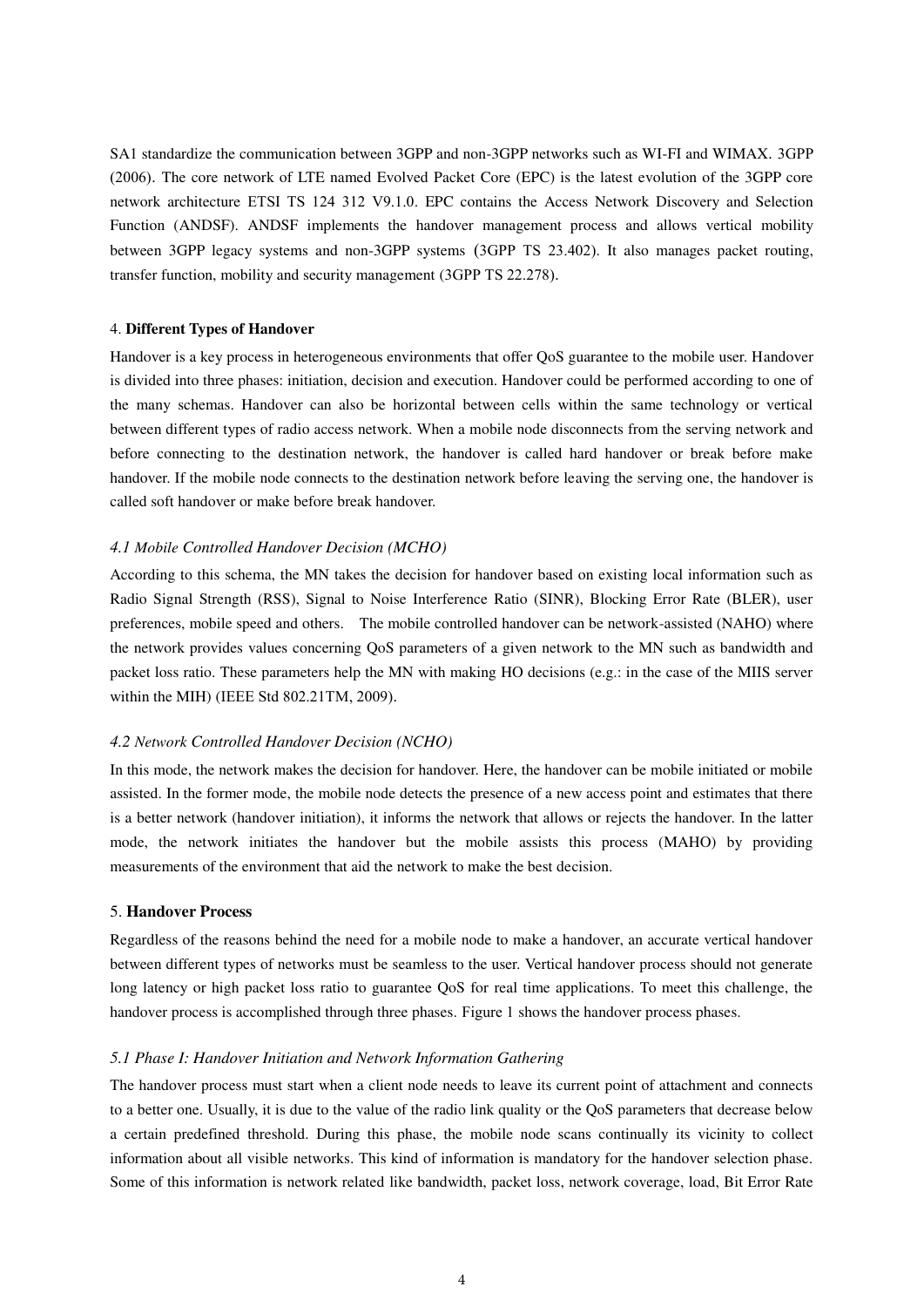(BER), Signal to Interference Ratio (SINR), security, etc. Other information is mobile related like Radio Signal Strength Indicator (RSSI), the battery strength and mobile speed. Finally, parameters like cost and QoS level can be user preferences related.

#### 5.2 Phase II: Network Selection

During this phase, the information gathered from the previous phase will be compiled and a decision about the destination network will be validated. Time when the handover must be triggered is crucial for QoS guarantee for mobile applications. The handover algorithm of the standard does not implement the best decision mechanism. In the literature, many researches propose different ways to make this decision that we can classified, into two main categories: algorithm based decision and fuzzy logic based decision as depicted in Figure 1**.** 



Figure 1**.** Handover Process Phases

## *5.3 Phase III: Handover Execution*

Handover execution, as will be further explained in section 6, can be at different layers of the protocol stack. One of the most important challenges for this phase is to perform a seamless session transition process. One of the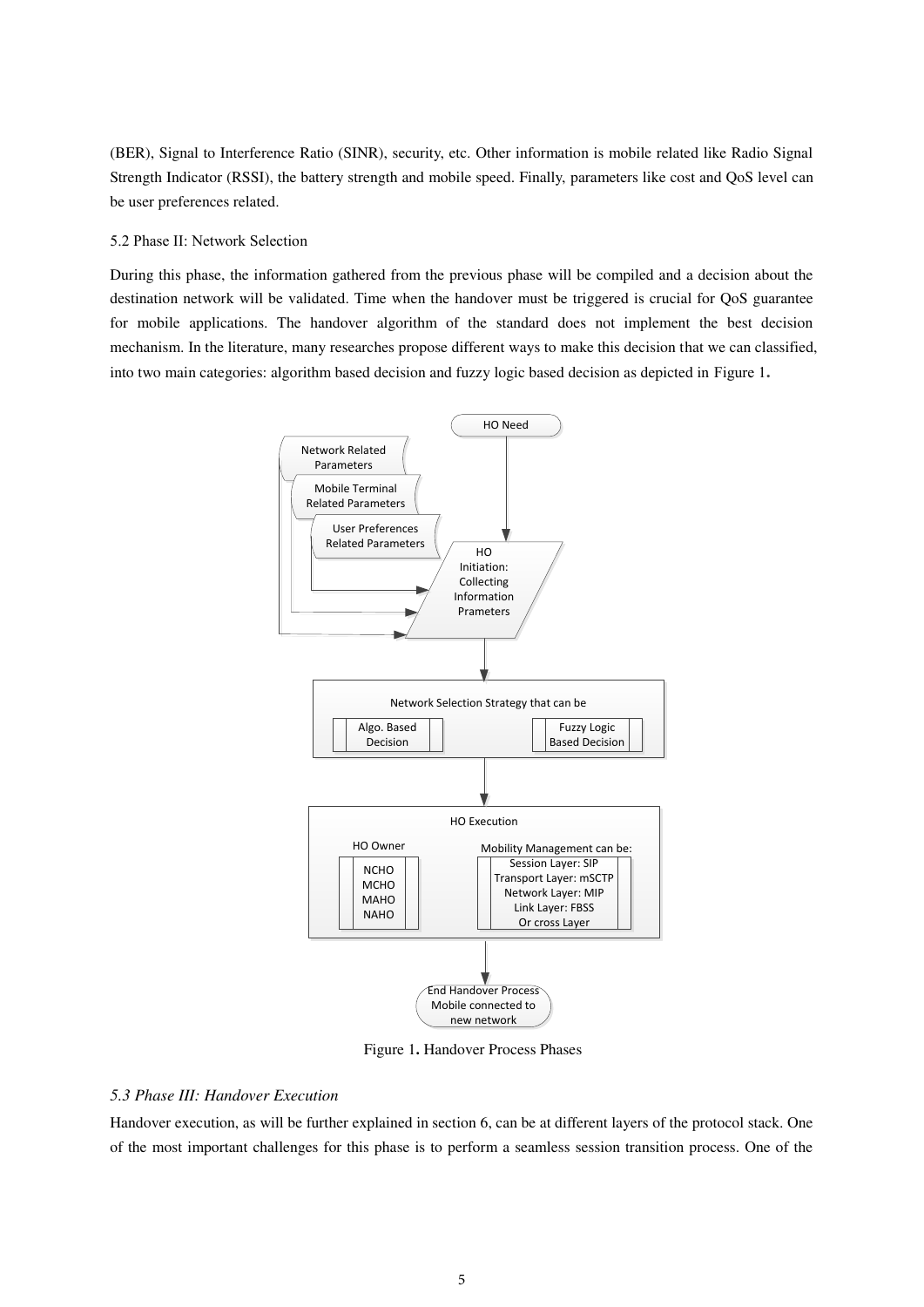four following schemas can be used for handover execution: NCHO usually adopted by operators for load balancing, MCHO, MAHO and NAHO.

## **6. Handover Layers**

A key requirement of seamless handover management is to maintain the connection between both participants (endpoints). This can be carried out at different layers of the protocol stack. Depending on which layer the HO is taking place, some information becomes more crucial than others. Each layer of the protocol stack model has a specific HO protocol. Table 1 shows examples of protocols that can be used for each layer. It is important to notice that there is no relationship between the layer level in which the handover occurred and the time needed to accomplish this process. During handover, the MN takes a period of time (T) to change its point of attachment and packets sent between the MN and the correspondent node during this time are delayed or lost. The bigger the value of T is, the higher the packet loss ratio is. Many factors influence the value of T. These factors will be discussed in detail in the next sections.

| <b>Protocol Used For</b><br>HO                                         | <b>Layer Level</b>                                            | Relevant Parameters Sharma et al.<br>(2010)                                                             |
|------------------------------------------------------------------------|---------------------------------------------------------------|---------------------------------------------------------------------------------------------------------|
| <b>Session Initiation</b><br>Protocol<br>(SIP)                         | <b>Application Layer</b><br>Handley et al.<br>(1999)          | <b>User Preferences</b><br><b>Security Alert</b><br><b>Context Information</b><br><b>QoS</b> Parameters |
| <b>Stream Control</b><br><b>Transmission Protocol</b><br>(SCTP)        | <b>Transport Layer</b><br>Aydin<br><i>et al.</i> (2003)       | Network Load<br>Network Topology and Routing<br>Information                                             |
| Mobile IP and all its<br>variants<br>(MIPV4, MIPV6,<br>FMIPV6, HMIPV6) | <b>Network</b><br>Layer<br>Perkins et al.<br>(1997)           | Available Foreign Agent<br>Network Configuration and<br>Pre-authentication                              |
| <b>Fast Base Station</b><br>Switching<br>(FBSS)                        | Link Layer<br>Agrawal et al.<br>(2005)                        | <b>Link Status</b><br><b>Link Parameters</b><br>Radio Network Access Condition                          |
| Cross-Layer                                                            | Can be at different<br>layers<br>Lin et al, (2008)            |                                                                                                         |
| Media Independent<br>Handover<br>(MIH)                                 | Between Link Layer<br>and Network Layer<br>Lampropolos et al. | <b>RSSI</b><br>Mac parameters                                                                           |

Table 1. Handover Layers and Associated protocols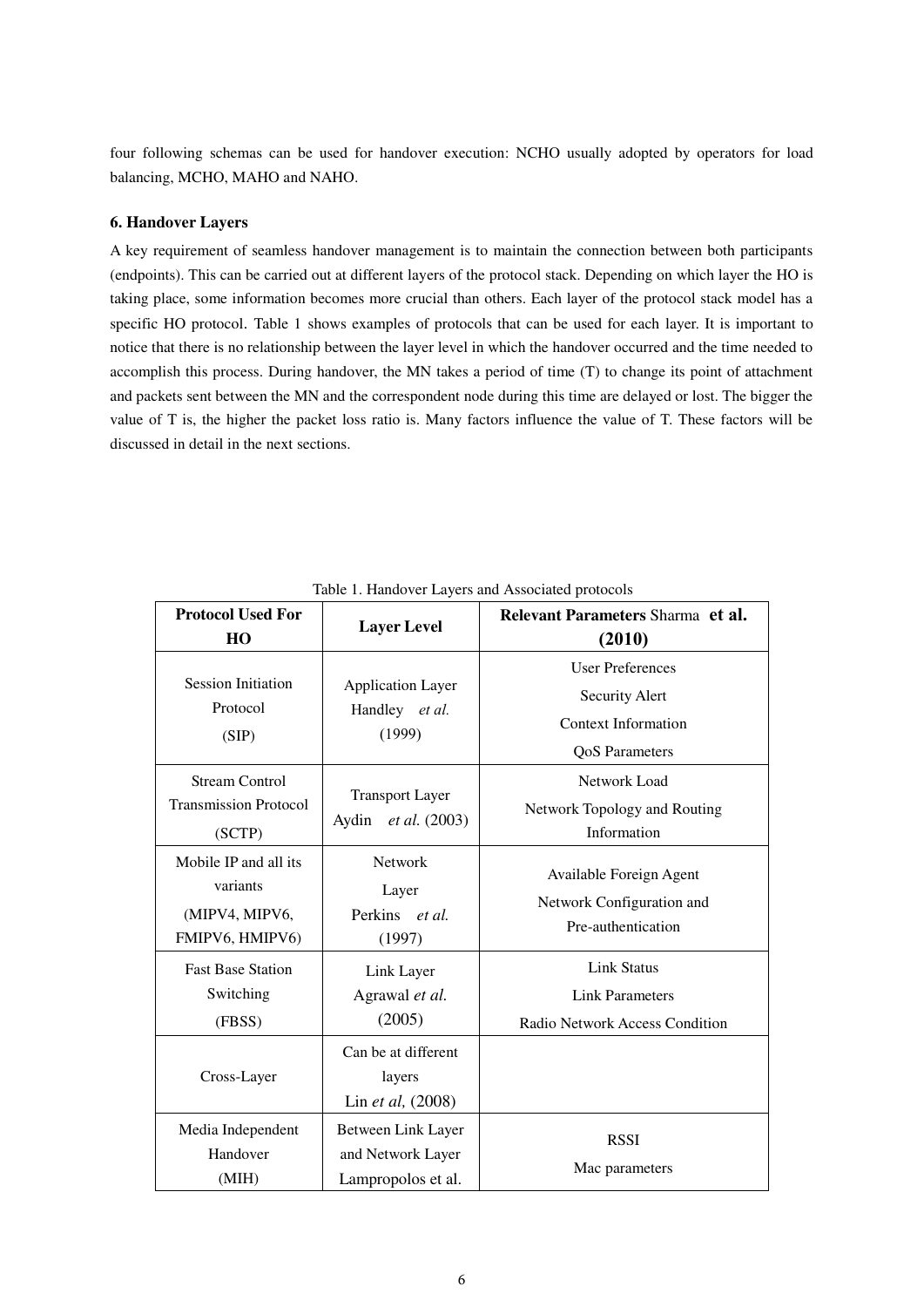| (2008) | Other parameters that can be retrieved from |
|--------|---------------------------------------------|
|        | different service of MIH like MIES, MICS    |
|        | and MIIS.                                   |

## **7. Handover Latency study**

To better understand the causes of Handover Latency (HOL) and packet loss during handover, a detailed description of handover mechanisms used by different protocols is provided. Next, we give an empirical comparison for handover latency between MIPv4, MIPv6, HMIPv6 and FMIPv6. Then, in section 8 and 9, we study the HOL with mSCTP and SIP protocols.

#### 7.1 *Handover Latency Comparisons for MIPv4, MIPv6, HMIPv6 and FMIPv6 Mobility Protocol*

Despite its large limitations, Internet Protocol (IPv4) is the base of abundant emerging applications today. IPv6 is an improvement version of IPv4 that offers largest range of IP addresses and is able to detect movement, discover neighbor networks and configure address automatically. Several working group within the IETF provide different version for the two flavors of Internet Protocol: IPv4 and IPv6. The research work that has been done to solve the problem of mobility in IP networks have led to two main categories: macro and micro-mobility as shown in Figure 2. The macro-mobility is mainly concerned with the transition of the MN between two different networks. Mobile IPv4 was designed to handle this type of mobility. We talk about micro mobility when the MN moves between two attachment points within the same network. FMIPv6 and HMIPv6 are considered as protocols that manage the micro-mobility.



Figure 2**.** Macro and Micro-Mobility

During handover, the mobile device cannot receive or send any data because of link switching delay and IP protocol operation. This is called the handover latency (HOL) Datta et al. (2012). Handover latency is the primary cause of the packet loss and service deterioration. The lesser the HOL is, the better the QoS is. This delay is the sum-up of two times T1 and T2. T1 is the time needed for a mobile node to disconnect from the serving network and reconnect to the destination network. Practically this time is consumed by Layer 2 reconnection process on the destination network and the signaling associated to this process ( $T_{L2Reconrection}$ ). T2 is the time due to the packets routing path during transfer (TPRP).

## *7.2 Handover Latency with MIPv4*

According to MIPv4 schema, the packets sent by the correspondent node are intercepted by the home agent and then tunneled to the mobile. According to this schema, the mobile sends packets directly to the correspondent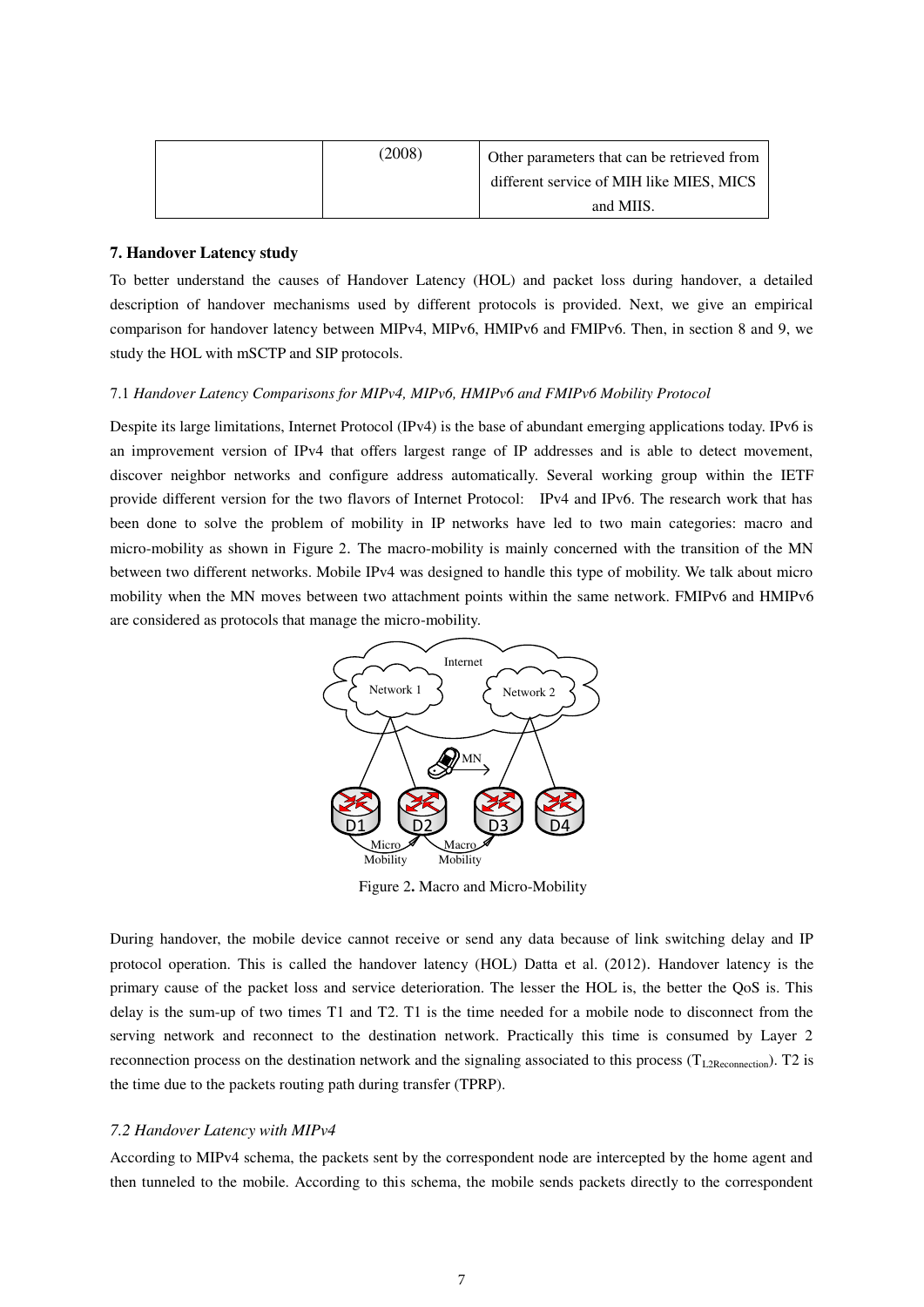node (triangular routing) Perkins *et al.* (2001). Triangular routing, depicted in Figure 3, introduces more signaling on the core networks which leads to a non-negligible period of HOL and increases the packet transfer delay.

With Mobile IPv4 (MIPv4), time due to the L2 reconnection process  $(T_{L2\text{Reconnection}})MIPv4$  is the summation of the time needed by the MN to detect the new network  $(T_{DNN})MIPv4$ , the time needed to obtain the new care of address  $(T_{NCoA)MPv4}$  and the time needed by the MN for registering his new care of address (CoA) with its home network (HA)  $(T_R)_{MIPv4}$ . This latter is equal to the round trip time and depends on the distance between the MN and the HA.

 $(T_{\text{L2Reconnection}})_{\text{MIPv4}} = (T_{\text{DNN}})_{\text{MIPv4}} + (T_{\text{NCoA}})_{\text{MIPv4}} + (T_{\text{R}})_{\text{MIPv4}}$ 

During this time, packets sent from the correspondent node to the MN will be dropped or delayed.



Figure 3**.** Packet Routing Path with MIPV4

With MIPv4, packet routing path time caused by the triangular routing path is given by:

 $(T_{PRP})_{\text{MIPv4}} = (T_{\text{CN-HA}})_{\text{MIPv4}} + (T_{\text{HA-FA}})_{\text{MIPv4}} + (T_{\text{air}})_{\text{MIPv4}} + (T_{\text{FA-MM}})_{\text{MIPv4}}$ 

Where  $(T_{CN,AB})_{\text{MPv4}}$  is the time needed for the packet transfer from the correspondent node to the home agent;  $(T_{HA_3FA})_{MPv4}$  is the time needed for packet transfer from the home agent to the foreign agent,  $(Tair)_{MPv4}$  is the average time needed for the transfer over the air interface and  $(T_{FA\rightarrow MN})_{MIPv4}$  is the time needed for packet transfer from the FA to the MN.

This protocol suffers from a high handover latency, caused by the triangular routing, that is non-acceptable for many applications.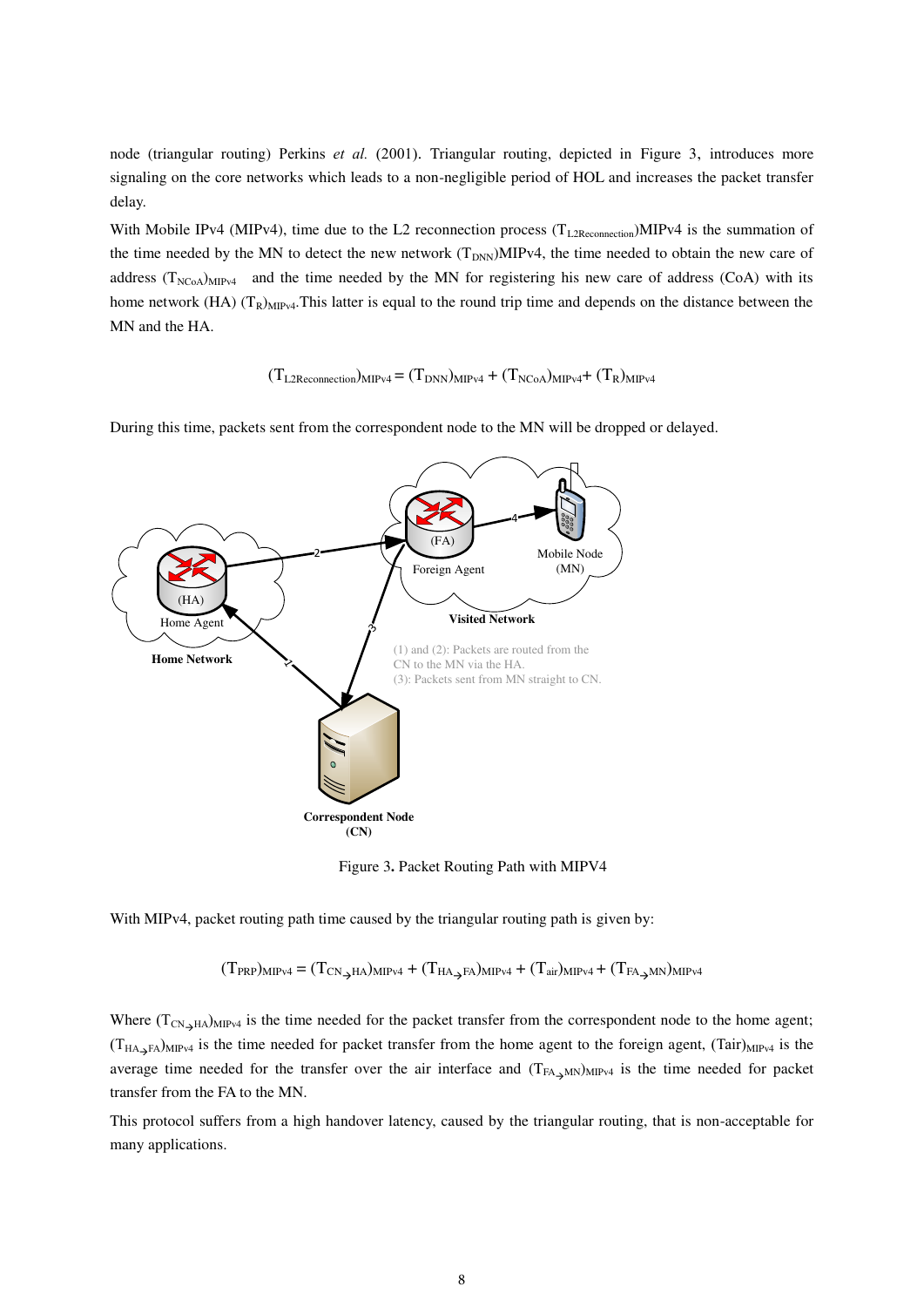#### *7.3 Handover Latency with MIPv6*

To improve the handover latency, Mobile IPv6 (MIPv6) uses the mechanism provided by the IPv6 protocol for movement detection, neighbor discovery and auto address configuration Johnson et al.(2004). MIPv6 eliminates the need for a foreign agent of MIPv4 and provides a solution for the triangular routing problem by allowing a direct communication between the CN and the mobile node on the visited network. MIPv6 protocol exists in two modes: Bidirectional Tunneling Mode and Route Optimization Mode. According to the former mode, the CN does not require MIPv6 support and all traffic between CN and MN goes via the home agent. According to the latter mode, the MN requires registering its current binding at the CN and communication will be direct between MN and CN in both ways as shown in Figure 4. According to the Route Optimization Mode, the time needed to connect to a new network is given by the following formula:

$$
(T_{\text{L2Reconnection}})_{\text{MIPv6}} = (T_{\text{DNN}})_{\text{MIPv6}} + (T_{\text{NCoA}})_{\text{MIPv6}} + (T_{\text{R}})_{\text{MIPv6}}
$$

MIPv6 has the capabilities to detect its neighbors, auto configure automatically the new care of address and eliminates the need of foreign agent then:

> $(T_{NCoA})_{\text{MIPv6}}$  <  $(T_{NCoA})_{\text{MIPv4}}$  $(T_{DNN})_{\text{MIPv6}}$  <  $(T_{DNN})_{\text{MIPv4}}$  $(T_{FA \rightarrow MN})_{MIPv6} = 0$

As a result, with MIPv6 the time needed for the L2 Disconnection from the old network and reconnection to the new network process is lesser than that with MIPv4.

$$
(T_{L2Reconnection})_{MIPv6} \times (T_{L2Reconnection})_{MIPv4}
$$

As shown in Figure 2, the mobile device uses the Binding Update (BU) message to register its new temporary address with its home agent and all of its correspondents. So after receipt of the new address by the correspondent, it starts sending packets directly to the current location of the mobile without using the home agent. In this case, the  $(T_{PRP)_{MIPv6}}$  is less than  $(T_{PRP})_{MIPv4}$  and can be evaluated by the following formula:

$$
(T_{PRP})_{\text{MIPv6}} = (T_{\text{CN}_\rightarrow\text{MN}})_{\text{MIPv6}} + (T_{\text{air}})_{\text{MIPv6}}
$$

Where  $(T_{CN\_\text{MIN}})_{\text{MIPv6}}$  is the time needed for packet transfer from the correspondent node to the mobile node and  $(T_{air})_{MIPv6}$  is the average time needed for the transfer over the air interface. Saving by that the time needed for the packet transfer from the correspondent node to the home agent of MIPv4  $(T_{CN\rightarrow HA})_{\text{MIPv4}}$  and the time needed for the packet transfer from the foreign agent to the mobile node  $(T_{FA\rightarrow MN})_{MIPv4}$ . The weakness of this protocol is that the MN must register with multiple entities (e.g. HA and all other correspondents) which increases the signaling over the core network and reduces the availability of the resources. Also, the delay taken by the auto configuration procedure is not negligible and is still not acceptable and above the minimum required (50 ms) by the ITU (International Telecom Union) to avoid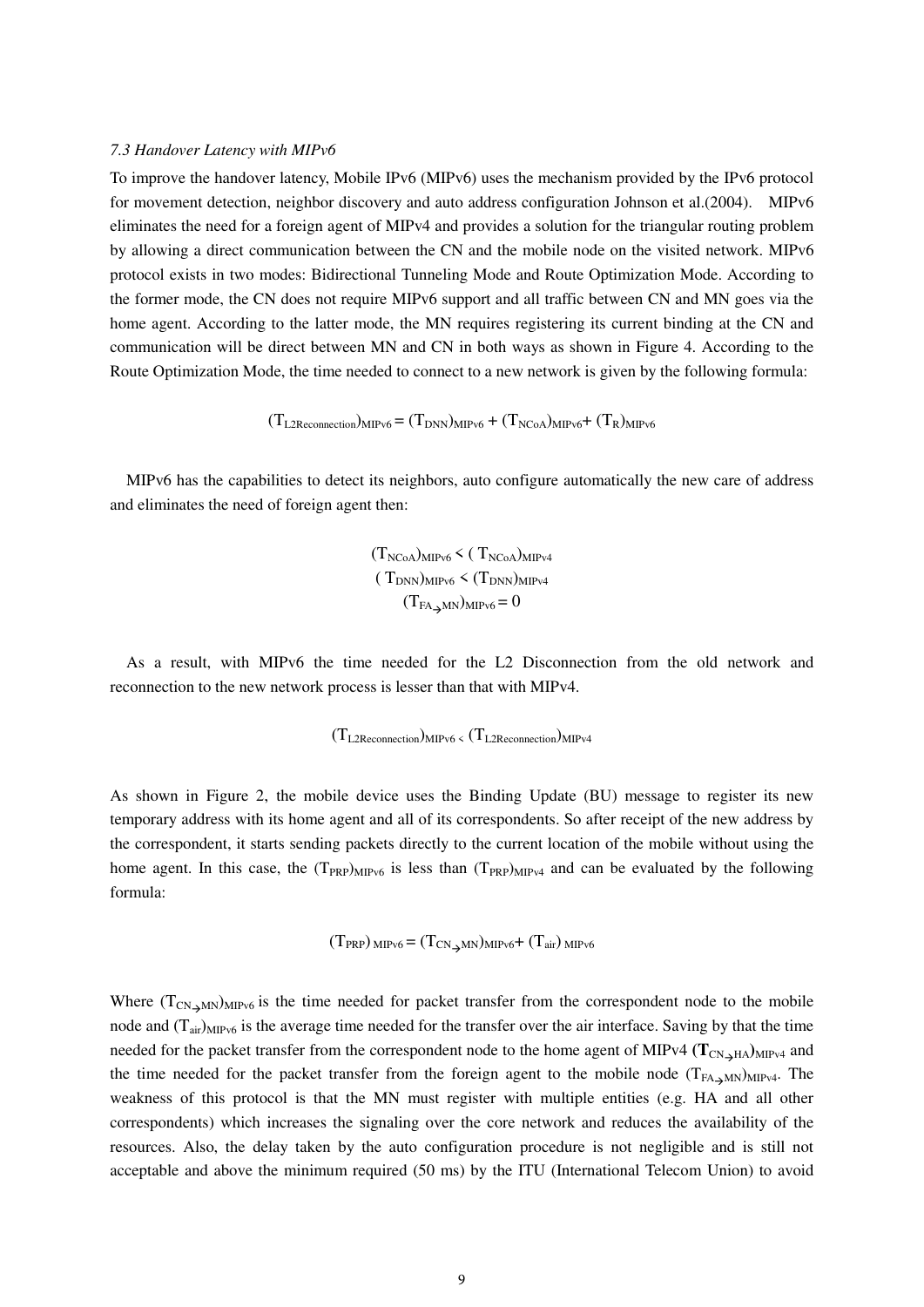jitter in VoIP applications (ITU-TG.114, 1988).

#### *7.4 Handover Latency with HMIPv6*

The Hierarchical Mobile IPV6 (HMIPv6) has come to solve the problems of MIPv6 for signaling overhead and to reduce the registration delay between MN and CN. To achieve its goal, the HMIPv6 divided the overall network into different hierarchical domains and introduces entities Soliman etal. (2008).: Access Router (AR) is the default gateway of the mobile node. Mobility Anchor Point (MAP) is a router that is used to introduce hierarchical levels. It plays the role of home agent for the mobile node inside the same subnet domain. Regional Care-of-Address (RCoA) is the address obtained by the MN in the visited network. This address is obtained automatically by auto configuration and is valid throughout the subnet managed by the same given MAP. On-Link Care-of-Address (LCoA) is the address that changes for each movement of the MN from one access point to another within the same domain managed by a given MAP.



Figure 4**.** Packet Routing Path with MIPV6 (Route Optimization mode)

As shown in Figure 5, a mobile node that changes its point of attachment between AP1 and AP2, (micro-mobility within the same MAP domain), gets a new LCoA address while its RCoA address remains the same. In this case, the MN does not need to send the binding updates message to the home agent and the CN which improves the signaling overhead over the core network. For the case of inter-MAP domain handover (macro-mobility), the MN sends a BU message to the home agent and the CN. Then, it induces the same overhead signaling as MIPv6.

Due to the hierarchical structure of HMIPv6 protocol, the handover latency for an inter-map domain is equal to the HOL with MIPv6. The studied handover latency here is for the case of intra-MAP domain (micro mobility). With this schema, the MAP agent plays the role of home agent and is closer than the correspondent to the mobile node. This means that the round trip time needed by the mobile node for the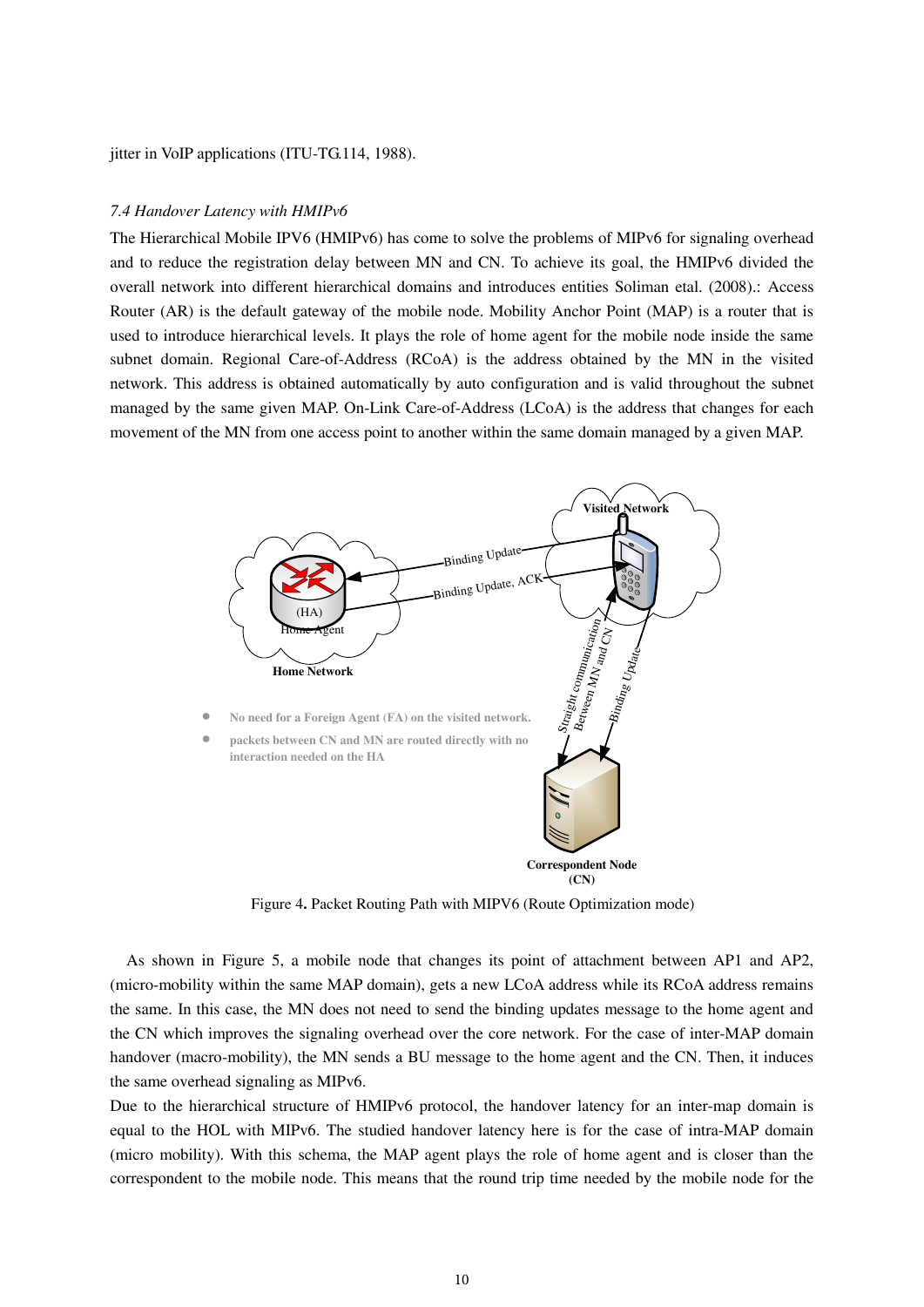registration phase with the MAP (TR) $_{HMPv6}$ , acting as a home agent, is smaller in HMIPv6 comparatively to MIPv6 which improves the L2 reconnection delay during handover and reduces the signalling overhead.

## *7.5 Handover Latency with FMIPv6*

Fast Handover Protocol for Mobile IPv6 is another extension of Mobile IPv6 designed to reduce the time of the movement detection phase, the address auto configuration

phase and the packet loss. To achieve its goal, the FMIPv6 protocol defines the following messages Koodli et al. (2009):

Router Solicitation for Proxy Advertisement – RtSolPr: sent by the MN to the Previous Access Router (PAR) to request information about a potential handover. Proxy Router Advertisement –PrRtAdv: sent by the PAR to the MN providing information about the neighboring networks. Fast Binding Update – FBU: sent by the MN to the PAR. Its purpose is to allow the PAR to bind the previous temporary address (Previous Care-of Address -PCoA) to the new temporary address (Next Care-of Address -NCoA) and redirect packets destined to the previous temporary address (PCoA) to its new temporary address (NCoA). Fast Binding Acknowledgement – FBack: sent by the PAR to the MN and the New Access Router (NAR) to indicate the creation of a communication tunnel. Handover Initiate – HI: sent by the PAR to the NAR helping the handover of MN. Handover Acknowledge – Hack: sent by the NAR to the PAR as a reply message to the HI message. Fast Neighbor Advertisement – FNA: sent by the MN to the NAR to announce the attachment on this network.



 $(T_{\text{L2Reconnection}})_{\text{HMIPv6}} = (T_{\text{DNN}})_{\text{HMIPv6}} + (T_{\text{NCoA}})_{\text{HMIPv6}} + (T_{\text{R}})_{\text{HMIPv6}}$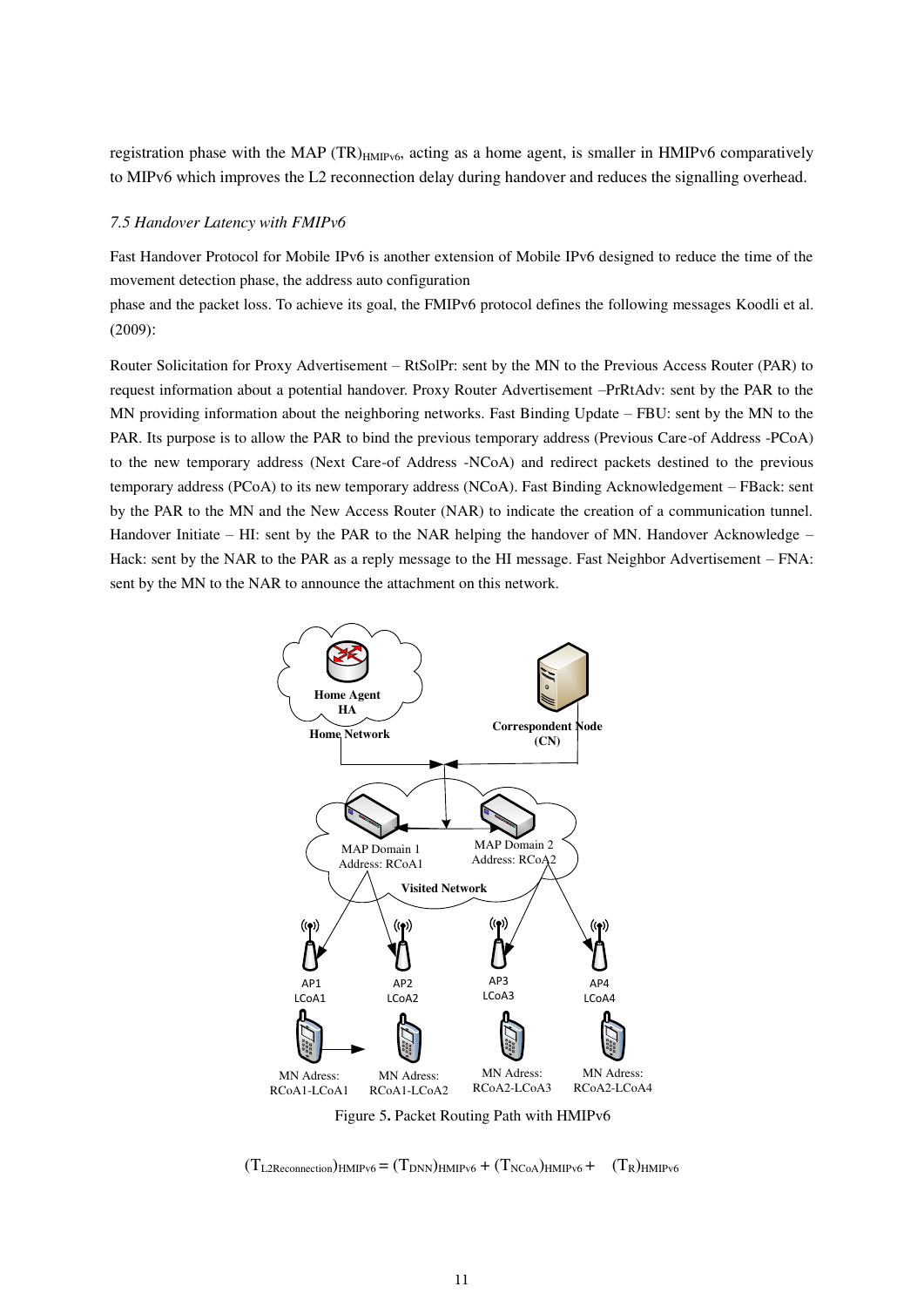## Or  $(T_R)_{HMPv6} < (T_R)_{MIPv6}$

Then  $(T_{L2Reconnection})$ HMIPv6 <  $(T_{L2Reconnection})$ MIPv6

With this schema, the  $(T_{PRP})_{HMPv6}$  remains equal to the (TPRP)MIPv6 and can be evaluated by the following formula:

$$
(\mathrm{T}_{\mathrm{PRP}})_{\mathrm{MIPv6}} = (\mathrm{T}_{\mathrm{CN}\rightarrow\mathrm{MN}})_{\mathrm{MIPv6}} + (\mathrm{T}_{\mathrm{air}})_{\mathrm{MIPv6}}
$$

Figure 6 shows the chronological steps to accomplish the handover process with FMIPv6. (1) MN receives a beacon message from the PAR; detection of the new network. (2) MN sends RtSolPr to the PAR with link layer address of the NAR. (3) The PAR sends a PrRtAdv message to the MN containing the subnet information. (4) MN sends a Fast Binding Update message containing the new CoA to the PAR. (5) Confirmation message of successful binding (FBack). (6) Tunnel creation between PAR and NAR to save packet loss. (7) Handover Initiation message (HI) to indicate that the MN is going to initiate the handover. (8) Handover acknowledgement (HAck) to confirm that the NAR is ready to accept the connection with the MN. (9) Fast Neighbor Advertisement (FNA) message announcing the attachment of MN to the NAR and Initiation of packet flows between MN and the PAR.

FMIPv6 handover exists in two modes: Predictive and Reactive. With the predictive mode, the MN sends the FBU message before connecting to the NAR while with the reactive mode; the MN needs to be attached to the NAR before being able to send the FBU Gelogo et al. (2012). Reactive handover happens when the MN is not able to predict the handover because of sudden drop/loss of signal from its attached access point. Predictive handover is performed when a MN is able to anticipate a handover. This predication is triggered when the signal strength of an associated link drops below a certain threshold.



Figure 6**.** Packet Routing Path with FMIPV6

FMIPv6 protocol aims to deeply reduce the delay of the auto-address configuration phase by configuring the new care of address (NCoA) of the mobile node before it starts to move from its current point of attachment (PAR). In fact, when an MN detects a new access router, a new link is established prior moving to it. Then, the period of auto-address configuration phase is deeply reduced comparatively to the HMIPv6 protocol and can be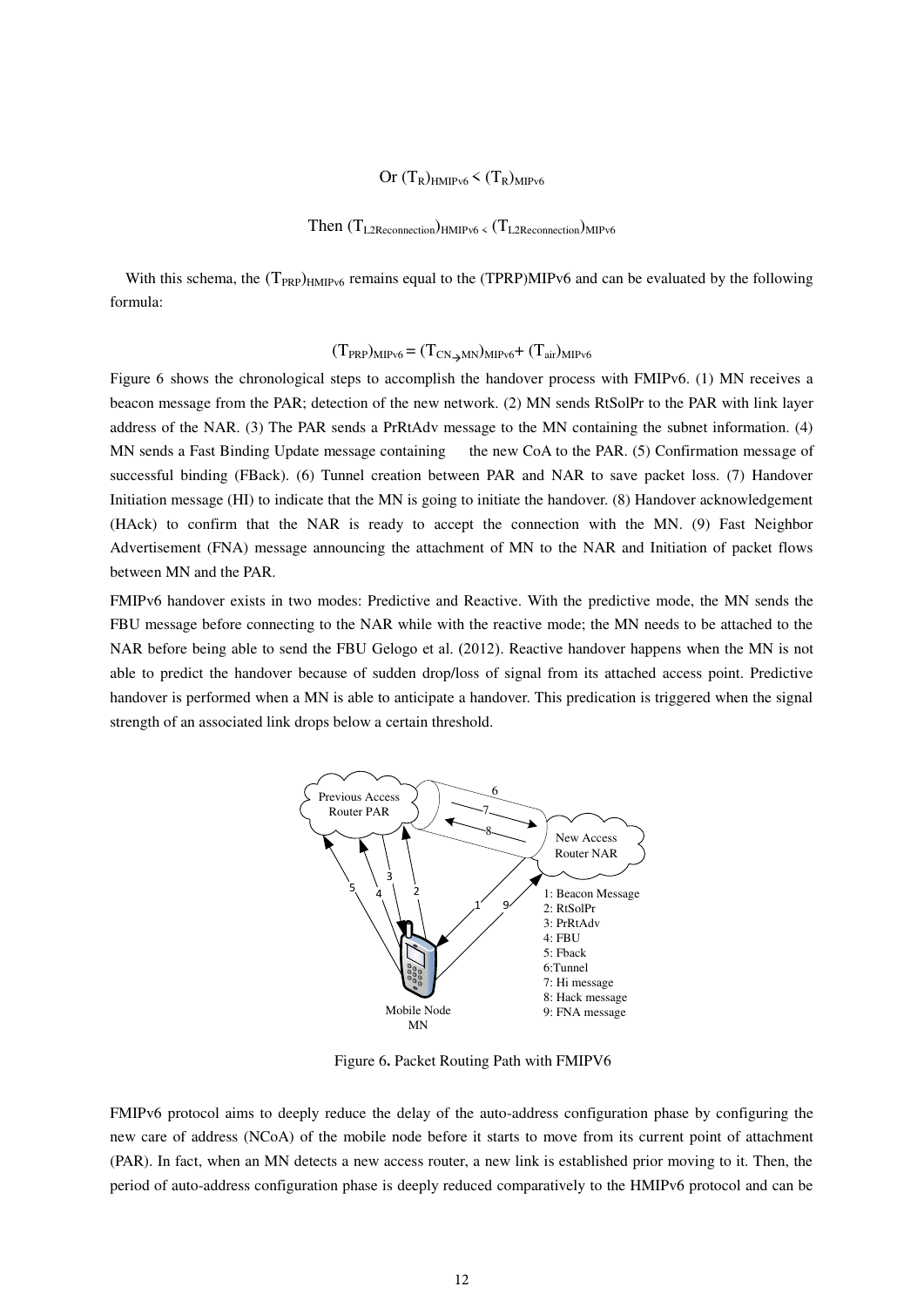neglected. Also, by using the PrRtAdv and FBU messages the  $(T_{DNN})$ FMIPv6 is lesser than the  $(T_{DNN})$ HMIPv6. According to this schema, the L2 reconnection delay during handover is given by:

> $(T_{L2Reconnection})_{FMIPv6} = (T_{DNN})_{FMIPv6} + (T_{NCoA})_{FMIPv6} + (T_R)_{FMIPv6}$ Or  $(T_{NCoA})_{FMIPv6}$  <  $(T_{NCoA})_{HMIPv6}$ And  $(T_{DNN})$  FMIPv6  $\leq$   $(T_{DNN})$  HMIPv6 Then  $(T_{L2Recommendation})$ FMIPv6  $\leq$   $(T_{L2Recommendation})$ HMIPv6

The  $(T_{PRP})_{FMIPv6}$  remains equal to the  $(T_{PRP})_{HMPv6}$  and can be evaluated by the following formula:

 $(T_{PRP})_{FMIPv6} = (T_{CN\rightarrow MN})_{FMIPv6} + (T_{air})_{FMIPv6}$ 

As a consequence, the handover latency will be improved. Also, the packet loss ratio will be improved thanks to the tunneling mechanism. Table 2 summarizes the handover latency for the discussed IP based protocols.

## **8. Handover with SCTP Protocol**

Stream Control Transmission Protocol (SCTP) is located at transport layer with TCP and UDP. In addition to the TCP features, SCTP, standardized by the Transport Area Working Group (TSVWG) of the IETF, supports multi-homing Riegel et al. (2002), multi-streaming Fu et al. (2004) and is message-oriented. Multi-streaming consists of delivering independent data streams. Multi-homing allows the SCTP node to be reached through multiple IP addresses. During the establishment of an SCTP association between two endpoints Stewart et al. (2007), one primary path is defined for data transfer and one or more secondary paths are also defined and used for signalling, retransmission or as recovery path in case of failure of the primary path as shown in Figure 7. To do this association, SCTP defines the following methods: INIT (initiate the association), INIT ACK (confirm the initiation of the association by the receiver endpoint), COOKIE ECHO (to finalize the association initiation) and COOKIE ACK (sent by the receiver endpoint as an answer to the COOKIE ACK). Data transfer between two endpoints is done through the Chunk DATA. As a response to Chunk DATA, the receiver endpoint sends the SACK chunk. At the end, the association is released properly by a SHUTDOWN chunk or abruptly by an ABORT chunk Stewart et al. (2007). In order to support seamless vertical handover, mobile SCTP (mSCTP) adds the Dynamic Address Reconfiguration (DAR) (Stewart et al. 2006) and the ADDIP extension that enables SCTP nodes to dynamically add, delete and modify their primary address without terminating the ongoing association. Then the MN, during handover, gets a new IP address on the visited network, With the Dynamic Address Reconfiguration (DAR) procedure (Stewart et al.2007) and switches its primary path from the old IP address to a new IP address seamlessly Koh et al. (2004).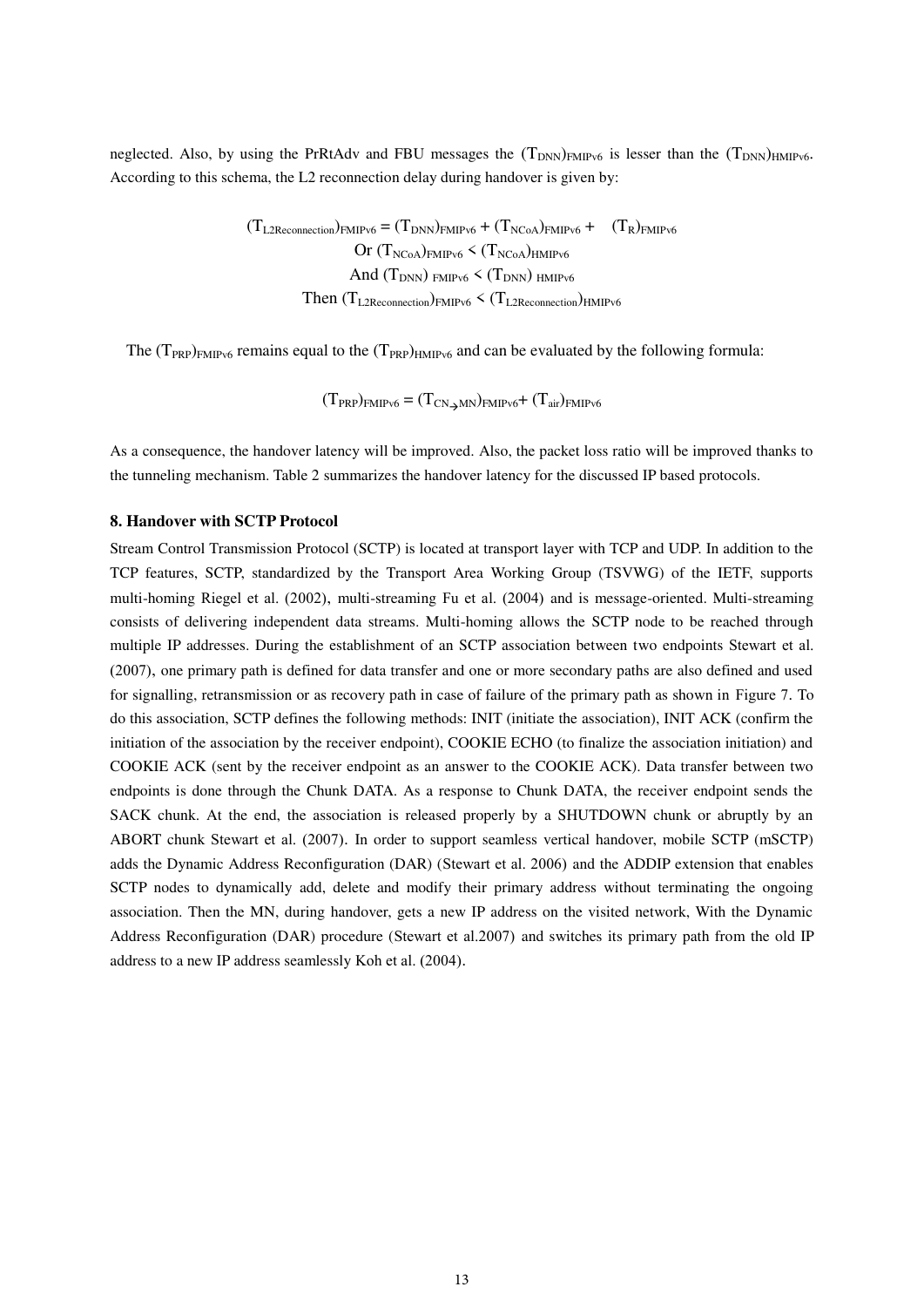

Figure 7**.** Handover Flow Chart with mSCTP**.** 

Table 2. Handover Latency Comparison between: MIPv4, MIPv6, HMIPv6 and FMIPv6

|                               | MIPv4                                                                                        | MIP <sub>v</sub> 6                                                                                                                                            | HMIP <sub>v</sub> 6                                                                                                                                                            | FMIP <sub>v</sub> 6                                                                                                        |
|-------------------------------|----------------------------------------------------------------------------------------------|---------------------------------------------------------------------------------------------------------------------------------------------------------------|--------------------------------------------------------------------------------------------------------------------------------------------------------------------------------|----------------------------------------------------------------------------------------------------------------------------|
| $T_{L2}$ Reconnection<br>(T1) | $(T_{DNN})_{MIPv4}$<br>$^{+}$<br>$(T_{NCoA})_{MIPv4}$<br>$\ddot{}$<br>$(T_R)_{\text{MIPv4}}$ | $(T_{DNN})_{MIPv6}$ <<br>$(T_{DNN})_{MIPv4}$<br>$^{+}$<br>$(T_{NCoA})_{MIPv6}$<br>$(TNCoA)_{MIPv4}$<br>$^{+}$<br>$(T_R)_{\text{MIPv6}} = (TR)_{\text{MIPv4}}$ | $(T_{DNN})_{HMIPV6} =$<br>$(T_{DNN})_{MIPv6}$<br>$^{+}$<br>$(T_{NCoA})_{HMIPv6} =$<br>$(T_{NCoA})_{MIPv6}$<br>$^{+}$<br>$(T_R)$ <sub>HMIPv6</sub> $\leq$ (TR) <sub>MIPv6</sub> | $(T_{DNN})$ FMIPv6 <<br>$(T_{DNN})$ HMIPv6<br>$\ddot{}$<br>(TNCoA)FMIPv6 <<br>(TNCoA)HMIPv6<br>$\pm$<br>$(TR)$ FMIP $v6 =$ |
|                               |                                                                                              |                                                                                                                                                               |                                                                                                                                                                                | (TR)HMIPv6                                                                                                                 |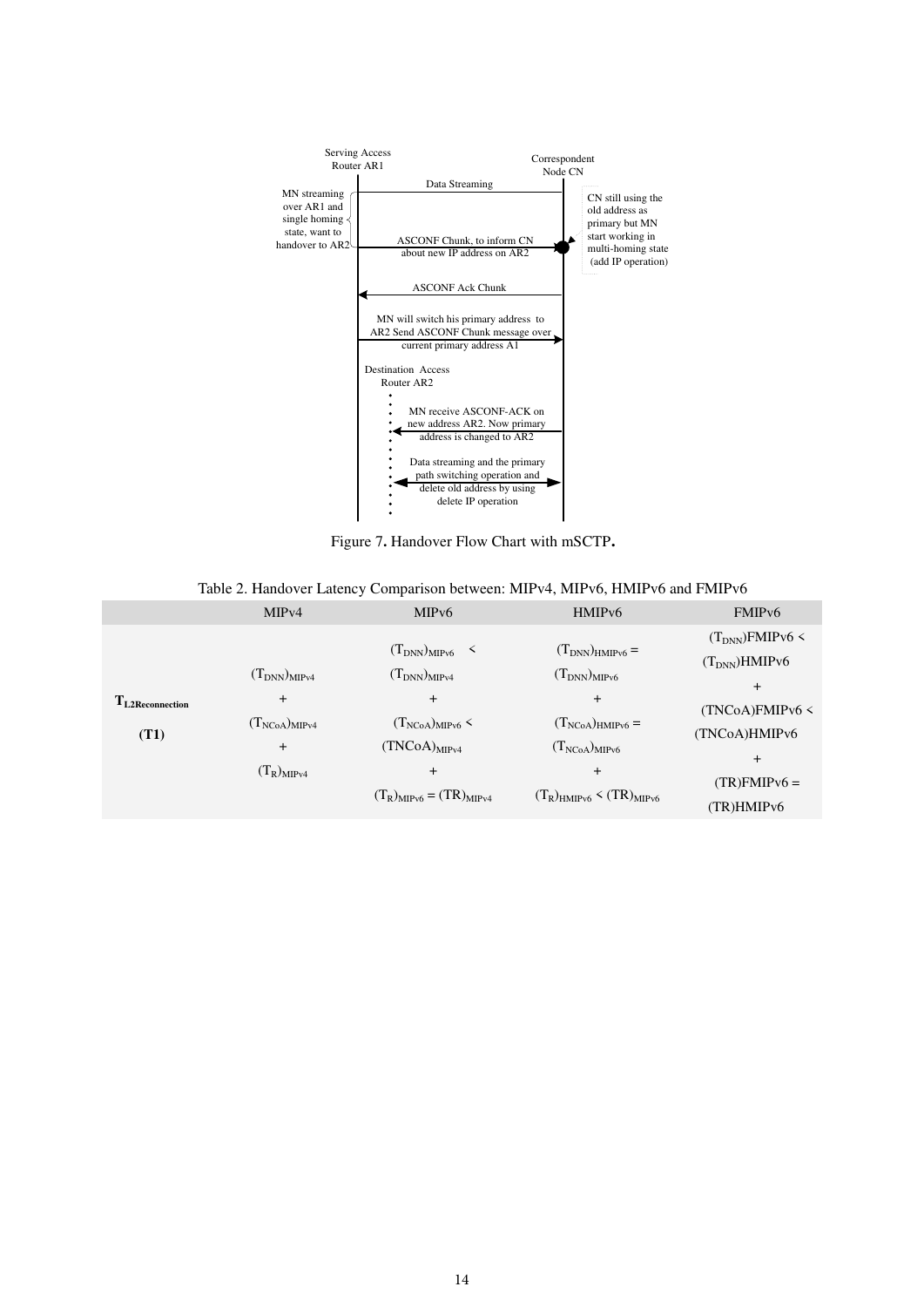| <b>T</b> <sub>PRP</sub><br>(T2) | $(T_{CN\rightarrow HA})_{MIPv4}$<br>$+$<br>$(T_{HA\rightarrow FA})_{MIPv4}$<br>$\ddot{}$<br>$(Tair)_{MIPv4}$<br>$\qquad \qquad +$<br>$(T_{FA\rightarrow MN})_{MIPv4}$ | $\overline{0}$<br>$^{+}$<br>$(T_{CN\rightarrow MN})_{MIPv6}$<br>$\leq$<br>$(T_{CN\rightarrow HA})_{MIPv4}$ +<br>$(T_{HA\rightarrow FA})_{MIPv4}$<br>$\qquad \qquad +$<br>$(Tair)_{MIPv6} =$<br>$(Tair)_{MIPv4}$<br>$\boldsymbol{+}$<br>$\boldsymbol{0}$ | $\theta$<br>$\ddot{}$<br>$(T_{CN\rightarrow MN})_{HMIPV6} =$<br>$(T_{CN\rightarrow MN})_{MIPv6}$<br>$+$<br>$(Tair)_{HMIPv6} =$<br>$(Tair)_{MIPv6}$                                        | $\mathbf{0}$<br>$\begin{array}{c} + \end{array}$<br>$(T_{CN\rightarrow MN})_{FMIPv6} =$<br>$(T_{CN\rightarrow MN})_{HMIPv6}$<br>$\qquad \qquad +$<br>$(Tair)_{FMIPv6} =$<br>$(Tair)_{HMIPv6}$ |
|---------------------------------|-----------------------------------------------------------------------------------------------------------------------------------------------------------------------|---------------------------------------------------------------------------------------------------------------------------------------------------------------------------------------------------------------------------------------------------------|-------------------------------------------------------------------------------------------------------------------------------------------------------------------------------------------|-----------------------------------------------------------------------------------------------------------------------------------------------------------------------------------------------|
| <b>Signaling</b><br>Level       | Very High                                                                                                                                                             | Average                                                                                                                                                                                                                                                 | Low                                                                                                                                                                                       | Low                                                                                                                                                                                           |
| Handover<br>latency<br>(HOL)    | $(HOL)_{MIPv4} =$<br>$(T_{L2Reconnection})$ MIPv4<br>$\boldsymbol{+}$<br>$(T_{PRP})_{MIPv4}$<br>$+$<br><b>Signaling Level</b><br>MIP <sub>v4</sub>                    | $(HOL)_{MIPv6} =$<br>$(T_{L2Reconnection})_{MIPv6}$<br>$\boldsymbol{+}$<br>$(T_{PRP})_{MIPv6}$<br>$\boldsymbol{+}$<br>Signaling Level on<br>the core network with<br>MIP <sub>v</sub> 6                                                                 | $(HOL)_{HMIPV6} =$<br>$(T_{L2Reconnection})$ HMIPv6<br>$\overline{+}$<br>$(T_{PRP})$ HMIP <sub>V6</sub><br>$\ddot{}$<br>Signaling Level on the<br>core network with<br>HMIP <sub>v6</sub> | $(HOL)_{FMIPV6} =$<br>$(T_{L2Reconnection})$ FMIPv6<br>$\qquad \qquad +$<br>$(T_{PRP})_{FMIPv6}$<br>$+$<br>Signaling Level on<br>the core network                                             |
| Handover<br>latency             | $(HOL)_{MIPv4}$                                                                                                                                                       | $(HOL)_{MIPv6}$<br>$(HOL)_{MIPv4}$                                                                                                                                                                                                                      | $(HOL)_{HMIPV6}$<br>$(HOL)_{MIPv6}$                                                                                                                                                       | $(HOL)_{FMIPv6}$<br>$(HOL)_{HMIPV6}$                                                                                                                                                          |
| <b>PLR</b>                      | $(PLR)_{MIPv4}$                                                                                                                                                       | $(PLR)_{MIPv6}$<br>$(PLR)_{MIPv4}$                                                                                                                                                                                                                      | $(PLR)_{HMIPV6}$<br>$(PLR)_{MIPv6}$                                                                                                                                                       | $(PLR)_{FMIPv6}$<br>$(PLR)_{HMIPV6}$                                                                                                                                                          |

## **9. Handover with SIP Protocol**

Session Initiation Protocol (SIP) is an application layer protocol for establishing a multimedia session in peer-to-peer IP communication Kim et al. (2011). Users in an SIP environment are identified by their addresses (user@domain) that are mapped to their IP address Nakajima et al. (2003). To establish a SIP communication between two user agents, they must know the SIP address of each other. Networks running the SIP protocol define several logical entities namely: User Agent that is a SIP gateway between interlocutors, Proxy Server that acts as an intermediary between two user agents, Redirect Server is a server to redirect calls between user agents; and the Registrar element used by the user agent to specify within the REGISTER message the address where it can be reached (e.g., IP address). The Registrar then updates continually a database location to follow the mobility of the user agent Camarillo et al. (2002). SIP protocol, to establish communication between two hosts, define six basic methods shown in Table 3.

Table 3. SIP Methods

| <b>Method</b><br><b>Description</b> |
|-------------------------------------|
|-------------------------------------|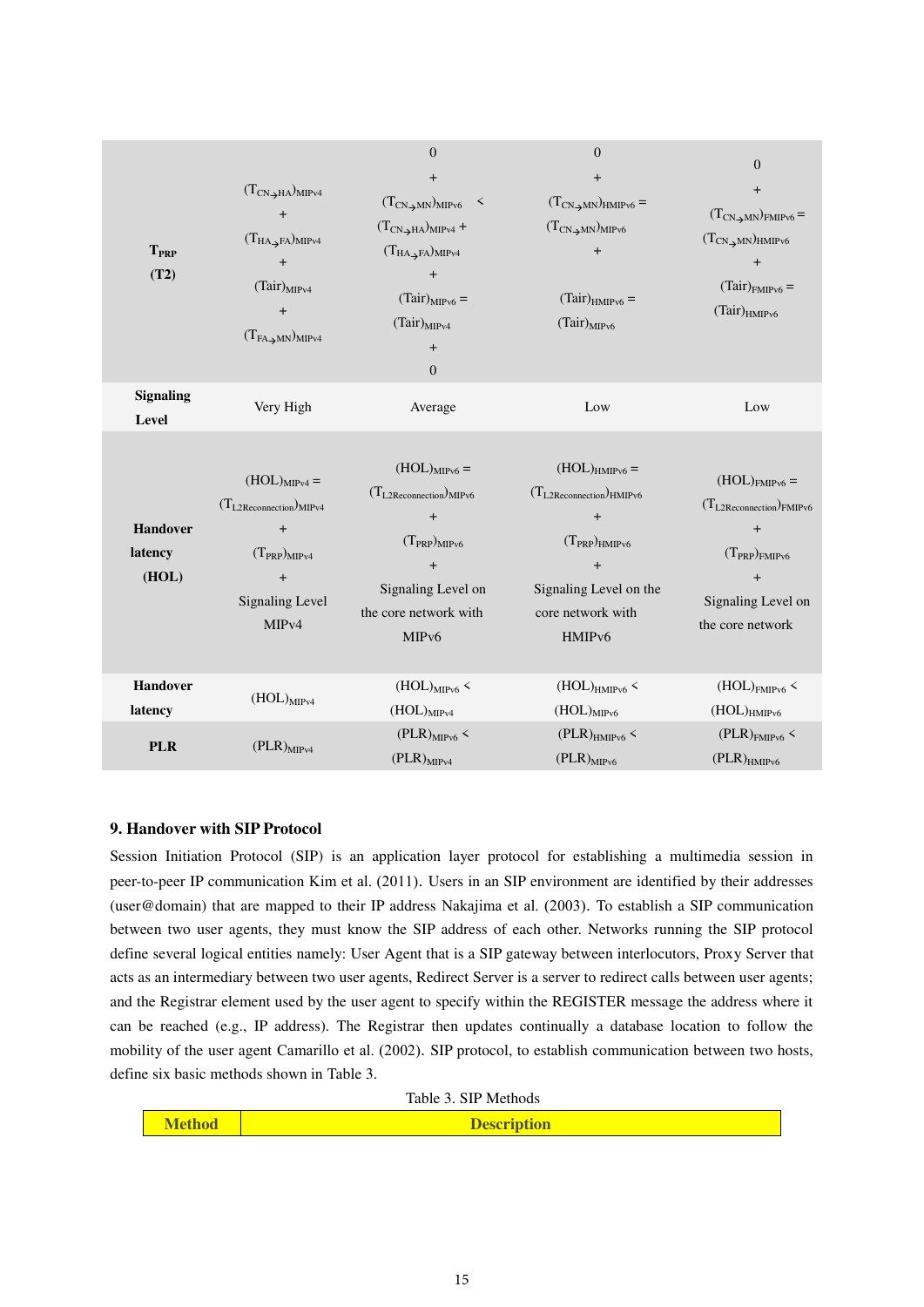| <b>ACK</b>     | Confirm a successful session establishment                               |
|----------------|--------------------------------------------------------------------------|
| <b>BYE</b>     | Close an established session                                             |
| <b>CANCEL</b>  | Cancel a pending request                                                 |
| <b>INVITE</b>  | Initiate a session or re-negotiate an ongoing session                    |
| <b>OPTION</b>  | Request information about the capabilities of another UA or proxy server |
| <b>REGISTE</b> | Add, remove, or query the UA's address bindings in the location service  |
|                |                                                                          |

SIP supports terminal, session, personal and service mobility. Terminal mobility allows a device to change its point of attachment while being reachable by incoming traffic. Heterogeneous handover with SIP is managed by one of the two terminal mobility schemas: pre-call mobility and mid-call mobility. With pre-call mobility schema, the MN moves to a different location and starts a new session while with mid-call mobility, the MN continues with the ongoing session while it changes its point of attachment. Handover latency will be studied here for the mid-call mobility schema. This handover latency is summing up of the time for a MN to disconnect from the current network and connect to the destination network (disconnection-connection)SIP and the time of packet routing path during handover (TPRP)SIP. (disconnection-connection)SIP is the same as the mobility protocol used at layer 3 (MIPv6, FMIv6, HMIPv6). What makes the difference is the time of packet routing path during handover. As shown in Figure 8, this delay is due to the re-invite message and its confirmation.

 $(T_{PRP})_{SIP} = D_{re\text{-}invit} + D_{confirmation}$ 

## **10. Handover with IEEE 802.21 Standards**

User mobility can be achieved at different levels of the protocol stack. The IEEE802.21 standard, also known as Media Independent Handover (MIH), provides mobility management at layer 2.5, by being inserted between layer 2 and layer 3. As depicted in Figure 9, the Media Independent Handover Function (MIHF) is the main entity of the standard that allows communication in both directions between lower and upper layers through three services: event, command and information Rehan et al. (2009).

## *10.1 Media Independent Event Services, MIES*

This service detects changes in the lower layers (physical and link) to determine if it needs to perform handover. Two types of events can occur: "MIH Event" sent by the MIHF to the upper layers (3 +), and "Link Event" that spreads from the lower layers (PHY, MAC) to the MIHF.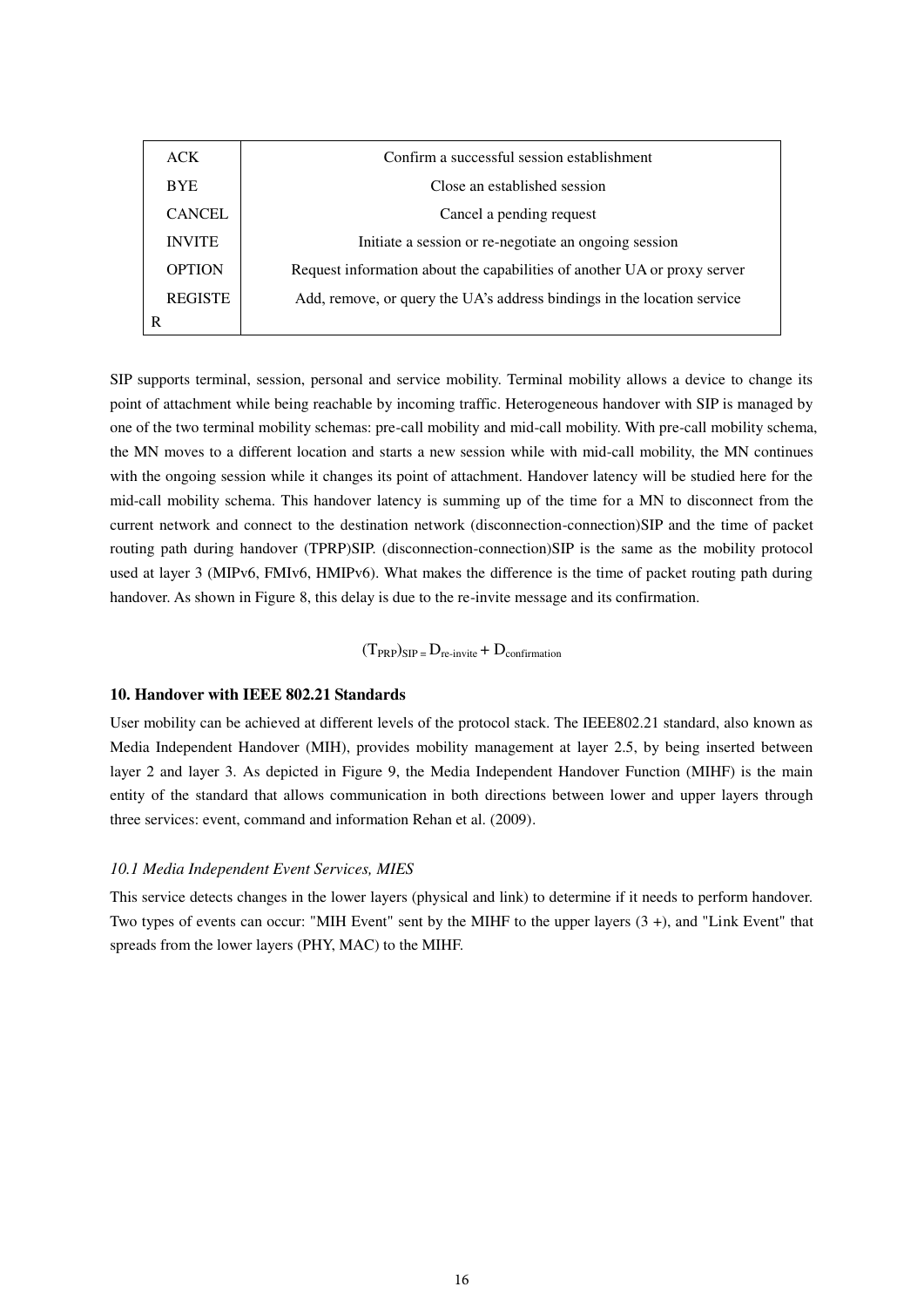

Figure 8**.** Handover Flow Chart with SIP

## *10.2 Media Independent Command Services, MICS*

This service uses two types of events. The "MIH Commands" transmitted by the user towards the MIHF and "Link Commands" sent by MIHF to lower layers.

## *10.3 Media Independent Information Services, MIIS*

The MIIS lets the mobile user discover and collect information about features and services offered by neighboring networks such as network type, operator ID, network ID, cost, and network QoS, etc. This information helps doing a more efficient handover decision across heterogeneous networks.



Figure 9**.** MIH architecture

**11. Open research for minimizing handover latency**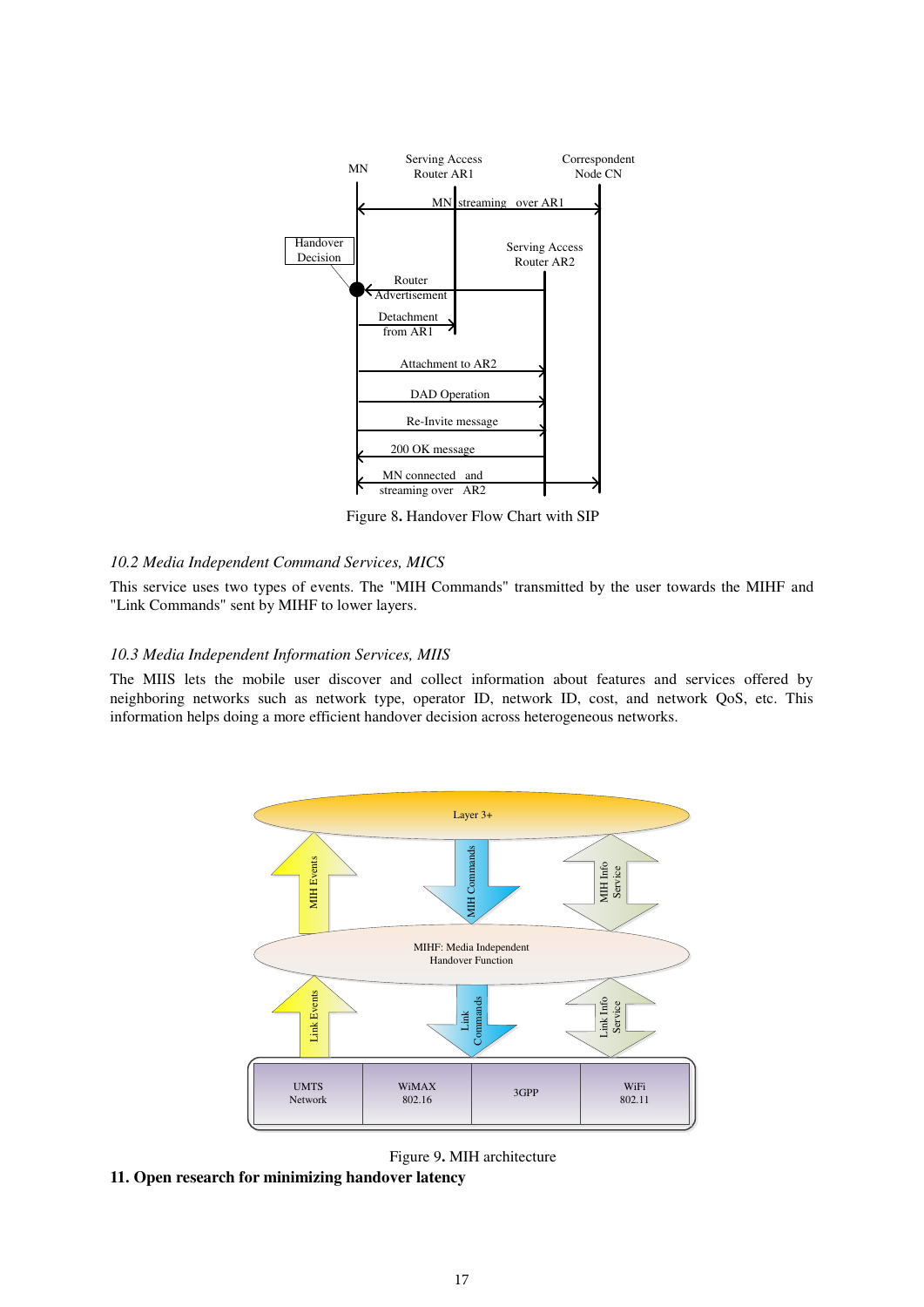Numerous research papers proposed a solution for minimizing the handover latency caused with any of the protocols cited above. Kim et al. (2008) use MIH to improve the handover latency with FMIPv4. The use of MIH helps to get the position of the mobile and a list of the APs in the vicinity from the MIIS. Authors of this paper use their proper algorithm to select the best network and show an improvement in handover latency comparatively to the FMIPv4 process. Wei et al. (2007) proposes a new framework for handover, called E-HCF (Extended Handover Control Function) in the router side without changing any other network devices. When the MN needs to change its point of attachment, the E-HCF router proposes a list of potentially useful access points that are selected and ranked by a selection and classification algorithm. This improves the handover delay. In addition, during the handover process, the HA intercepts and keeps the packets destined to the home address of the MN in its buffer. These packets will be forwarded to the MN after handover process completion. Thereby, they reduce the number of packets lost during the handover. (Zhao et al. 2009) propose an improved handover scheme in heterogeneous mobile IPv6 environment with the support of MIH Services and an improved version of the DAD called A-DAD (Advance Duplicate Address Detection). By using MIH services, this scheme prepares another network interface for handover before the current interface is down. In addition, by using the A-DAD, the duplicate address detection time is deeply reduced; reducing by that handover latency as well as packet loss. Khan et al. (2011) use the Media Independent Information Server MIIS of MIH to improve the information discovery procedure of MIPV6 and reduce the handover delay with MIPv6 to a tolerable limit. Zhengzhou et al. (2010) uses the Context Transfer Protocol (CTP) to make the handover with FMIPv6 faster. By using the CTP, the MN can re-authenticate (AAA services) without intervention of the home network and this will improve the handover latency. Hsieh et al. (2002) compare the impact of L3 handover latency for various MIP architecture variants, MIPv6 FMIPv6 and HMIPv6. The authors show, through simulation, that fast handover mechanism alone is capable of reducing the handover latency and packet loss when compared to MIPv6. The hierarchical structure is also able of minimizing packet loss and handover latency compared with the MlPv6. They propose reducing the overall handover latency by 18 times compared with MIPv6 architecture by combining the hierarchical structure with fast handover (FMIPv6). Mussabbir et al. (2007) integrate MIH with FMIPv6 in order to use MIH triggers to provoke predictive FMIPv6 handovers. MIIS provides the MN with a mapping list of available PoAs (Access Point). This eliminates the Proxy Router Solicitation message as the initial step of the FMIPv6 handover process. Yoo et al. (2008) propose a new model that uses the MIIS to get the round trip delay between neighbour PoAs. This time, integrated in the new model, offers the handover time estimation. This allows the MNs to make more effective handover decisions in FMIPv6 network based on the neighbor networks information. Jeong, et al. (2011) introduce the concept of virtual layer where each MAPs in the same HMIPv6 domain have a virtual MAP (VMAP) and is related to it. This architecture reduces the signaling traffic for location updates. The performed experience shows that the proposed scheme reduces greatly the packet loss and the delay during handover. Liu et al. (2011) propose a new schema to select the most appropriate MAP called F-HMIPv6. This schema considers the load balancing, session arrival and the movement velocity of a MN during intra-inter MAP handover. Chen et al. (2011) identified three major reasons for the HMIPv6 handover delay: Movement Detection, Duplicate Address Detection (DAD), and Binding Update (BU), in which DAD occupy most of the HMIPv6 handover delay. To avoid this problem, they propose a new schema called Fast-Reconfigure Address Mechanism (F-RAM) to replace the DAD procedure and generate a quicker unique address. The experiments that they performed show that the proposed scheme reduces the handover delay and the packet loss. Zubairi et al. (2011) propose a new algorithm called CSH that uses a mixed version of SIP and HMIPv6 protocols. The proposed algorithm provides end-to-end service level guarantee thanks to less delay, seamless session and network mobility, bandwidth management, resources reservation, user authentication and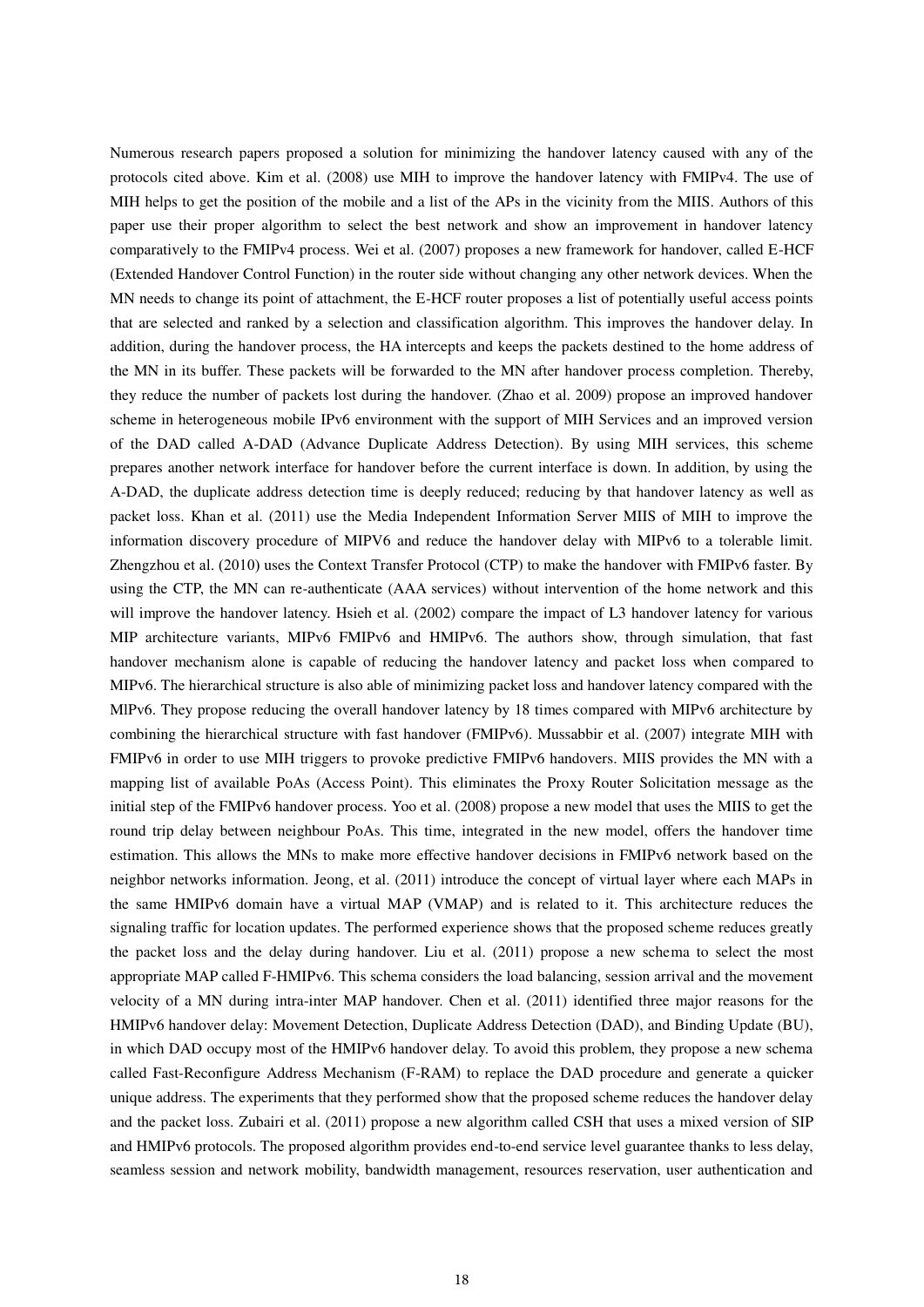integrity. It will reduce the delay and the signaling overhead on core network.

| <b>Articles</b>            | <b>Propositions</b>                                                                                                                   | used<br>Protocol                 | <b>Using</b><br><b>MIH</b> | <b>Allows</b>                                                                                                                                        | <b>Results</b>                                                                                               |
|----------------------------|---------------------------------------------------------------------------------------------------------------------------------------|----------------------------------|----------------------------|------------------------------------------------------------------------------------------------------------------------------------------------------|--------------------------------------------------------------------------------------------------------------|
| (Kim et al.<br>2003)       | Use MIHF to obtain the position of the<br>mobile. Knowing the coordinates of<br>the mobile, the MIHF gets a list of<br>APs from MIIS. | FMIP <sub>v4</sub>               | No                         | Allows choosing a list of APs while meeting<br>two criteria: (1) distance between the MN<br>and the AP. $(2)$ a minimum of QoS level is<br>required. | Choose the AP that provides<br>the best QoS                                                                  |
| (Wei et al.<br>2007)       | Adds a new feature, called E-HCF<br>(Extended<br>Handover<br>Control<br>Function) in a router.                                        | IP <sub>v</sub> 6                | Yes                        | Allows the router to generate a topology of<br>access points using neighborhood graph<br>theory and maintain a pool of available IP<br>addresses.    | handover<br>Improves<br>performance in terms of delay<br>and reduces the packet loss<br>during the handover. |
| (Zhao et al.<br>2009)      | Propose an improved HO scheme<br>with the support of MIH Services and<br>an advanced version of Duplicate<br><b>Address Detection</b> | IP <sub>v</sub> 6                | Yes                        | Provides another network interface for HO<br>before the current interface is down.                                                                   | Reduces the handover latency<br>and packet loss.                                                             |
| (Khan et)<br>al. $2011$ )  | Propose an intelligent handover<br>mechanism on MIPv6 handover<br>delays, using MIH.                                                  | MIP <sub>v</sub> 6               | Yes                        | Provides<br>Duplicate<br>Address<br>shorten<br>Detection of MIPv6 by using the Media<br>Information Server MIIS of MIH.                              | Improves the time of HO by<br>$25%$ .                                                                        |
| (Zhengzhou et<br>al. 2011) | Uses the Context Transfer Protocol<br>(CTP)                                                                                           | FMIP <sub>v6</sub>               | No                         | using of CTP<br>eliminates<br>the<br>The<br>re-authentication phase (AAA) of the MN<br>on the new network                                            | Minimizing<br>the time<br>of<br>handover and improving the<br>ratio of packet loss.                          |
| (Hsieh et al.<br>2002)     | Compare the impact of the layer-3<br>handover latency on end-to-end TCP<br>stream for MIPv6 FMIPv6 and<br>HMIP <sub>v</sub> 6         | $HMIPv6 +$<br>FMIP <sub>v6</sub> | N <sub>o</sub>             | proposes combining solutions by mixing<br>the hierarchical structure with fast handover                                                              | Reducing<br>the<br>overall<br>handover latency by 18 times<br>compared to MIPv6.                             |
| (Mussabbir et<br>al. 2007) | Integrate MIH with FMIP $v6$ in order<br>to use MIH triggers to provoke<br>predictive FMIPv6 handovers.                               | FMIP <sub>v6</sub>               | Yes                        | Provides the MN with mappings of PoAs<br>addresses to IP addresses. Removing the<br>Proxy Router Solicitation message from the<br>handover process.  | Decreases the signaling and<br>reduces the time of the<br>handover.                                          |
| (Yoo et al.<br>2008)       | Propose a new model for a predictive<br>handover<br>mechanism<br>in<br>heterogeneous wireless networks.                               | FMIP <sub>v6</sub>               | Yes                        | Allowing MNs to make more effective<br>handover decisions based on the neighbor<br>network                                                           | Minimizing<br>the<br>handover<br>latency and<br>the<br>service<br>disruption time.                           |
| (Jeong, et al.<br>2011)    | Introduce the concept of virtual layer<br>where many MAPs in the same<br>HMIPv6 domain have a virtual MAP<br>(VMAP)                   | HMIP <sub>v6</sub>               | No                         | The proposed architecture allows to reduce<br>the signaling traffic for location updates                                                             | Reducing packet loss and<br>handover delay.                                                                  |

## 'Table 4. **A comparative summary of open research on HOL improvement**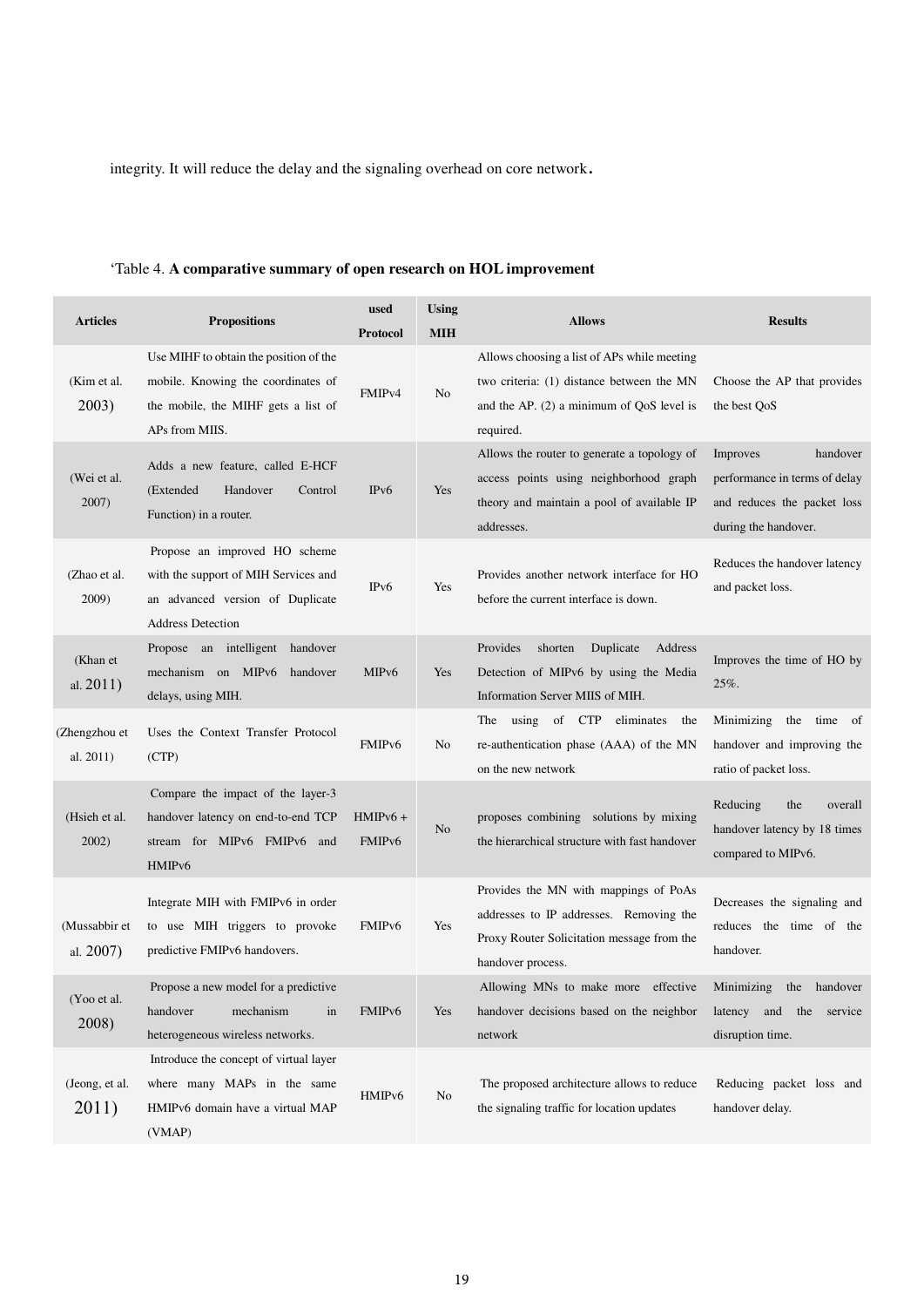| (Gan et al.<br>2011)        | Proposes a new schema to select the<br><b>MAP</b><br>appropriate<br>called<br>most<br>F-HMIP <sub>v</sub> 6.                             | HMIPv6                            | No             | It allows taking care of the load balancing.<br>session arrival and the movement velocity<br>of the MN during handover.                                                                     | Improvement of the OoS.                                                                                             |
|-----------------------------|------------------------------------------------------------------------------------------------------------------------------------------|-----------------------------------|----------------|---------------------------------------------------------------------------------------------------------------------------------------------------------------------------------------------|---------------------------------------------------------------------------------------------------------------------|
| (Lee et<br>al.2011)         | schema called<br>Proposes a<br>new<br>Fast-Reconfigure<br>Address<br>Mechanism (F-RAM) to replace the<br>old Duplicate Address Detection | HMIP <sub>v6</sub>                | N <sub>o</sub> | Allocation of a new care of address for a<br>MN during handover is faster                                                                                                                   | the<br>handover<br>Improves<br>latency.                                                                             |
| (Zubairi et<br>al. $2011$ ) | Propose a new algorithm called CSH<br>and based on mixed SIP and HMIPv6<br>protocols.                                                    | SIP<br>$+$<br>HMIP <sub>v</sub> 6 | N <sub>o</sub> | Offers better end-to-end OoS, less delay,<br>seamless session and network mobility,<br>bandwidth<br>management,<br>resources<br>reservation,<br>authentication<br>and<br>user<br>integrity. | the<br>delay<br>Reduces<br>and<br>signaling overhead on core<br>network which will improve<br>the handover latency. |

## **12. Conclusion and Future Work**

Handover is a complex process that involves several participants at different levels of the protocol stack. In this paper, we presented different standardization organizations research works enabling mobility within heterogeneous environments while discussing the different phases of the handover process. In addition, the Media Independent Handover standard (IEEE 802.21) for seamless handover in heterogeneous environment is described and its usage is detailed. During internetworking process, handover latency is a crucial parameter for QoS guarantee. For this reason, this paper, focused on studying and comparing the handover latency using different protocols such as MIPv4, MIPv6, HMIPv6 and FMIPv6. Finally, this paper provided an open research area where we have discussed different solutions proposed in the literature to improve the handover latency and thereby to guarantee a better QoS at different level of the protocol stack. Finally, by highlighting the pros and cons of each discussed protocol and showing the latencies introduced by the corresponding mechanisms, we hope that this could be helpful for future research works to provide enhanced mechanisms for mobility management in heterogeneous environments while minimizing handover delays to enable end-to-end QoS guarantee for real time applications.

#### **References**

Zekri M., Jouaber B. & D. Zeghlache, (2012), "A review on mobility management and vertical handover solutions over heterogeneous wireless networks", Computer Communications, Volume 35, Issue 17, PP: 2055-2068,

Yan X., Şekercioğlu Y. A. & Narayanan S., (2010), "A survey of vertical handover decision algorithms in Fourth Generation heterogeneous wireless networks", Computer Networks, Volume 54, Issue 11, PP: 1848-1863.

Barja J. M., Calafate C. T., Cano J. C. & Manzoni P., (2011), "An overview of vertical handover techniques: Algorithms, protocols and tools", Computer Communications, Volume 34, Issue 8, PP: 985-997.

Anamalamudi S., Xu W. & Liu X., (2012), "Performance Enhancement of TCP in Mobile IP based Networks", Computer and Information Science (ICIS), IEEE/ACIS 11th International Conference on, doi: 10.1109/ICIS.2012.84, PP: 88 – 93.

Pieterse J. & Wolhuter R., (2012) "Investigation of Handover Techniques in a IPv6 Mobile Network", IEEE-APWC Topical Conference on Antennas and Propagation in Wireless Communications, doi: 10.1109/APWC.2012.6324985, PP: 1020 – 1023.

Moravejosharieh A., Salleh R. & Modares H., (2012), "Overview of Handover Latency and Resource Consumption in Hierarchical Mobile IPv6 Protocol and GPS Approaches", Intelligent Systems, Modelling and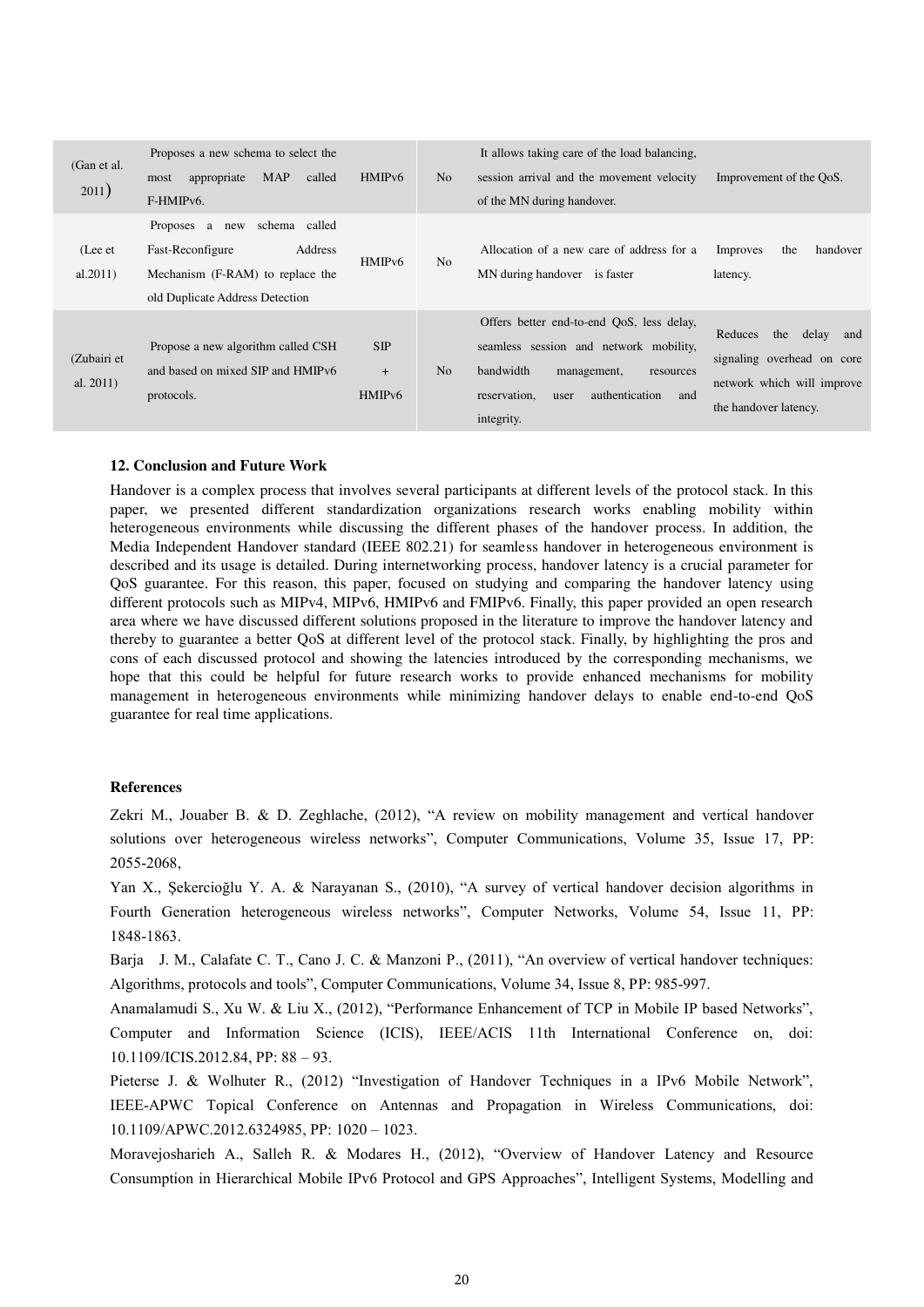Simulation (ISMS), Third International Conference on, doi: 10.1109/ISMS.2012.10, PP: 579 – 583.

Tran C.H. & Duong V.T, (2011), "Mobile IPv6 Fast Handover Techniques", Advanced Communication Technology (ICACT), 13th International Conference on, PP: 1304 – 1308.

Jin J., Zhang Q., Cui L. & Xuan Z., (2011), "mSCTP Vertical Handover in the Overlap of Heterogeneous Wireless Networks", Seventh International Conference on (ICNC), doi: 10.1109/ICNC.2011.6022498, PP: 1537 – 1540.

Kim D. & Joo Koh S., (2008), "Analysis of Handover Latency for Mobile IPv6 and mSCTP", Communications Workshops, ICC Workshops IEEE International Conference on, doi:10.1109/ICCW.2008.85, PP: 420 – 424.

Lee J.M., Lim H.J., Lee J. H., & T.M. Chung, (2007), "A Scheme to reduce the handoff latency using mSCTP in Fast Mobile IPv6", Systems and Networks Communications ICSNC Second International Conference on, doi: 10.1109/ICSNC.2007.8, PP:14.

Ahmed, A. ; Boulahia, L. & Gaiti, D., (2013), "Enabling Vertical Handover Decisions in Heterogeneous Wireless Networks: A State-of-the-Art and A Classification", Communications Surveys & Tutorials, IEEE, Vol PP , Issue: 99, PP: 1 – 36, doi: 10.1109/SURV.2013.082713.00141.

Siddiqui F., Zeadally S., El-Sayed H. & Chilamkurti N. (2009), "A dynamic network discovery and selection method for heterogeneous wireless networks" Int. J Internet Protocol Technology, doi: 10.1504/IJIPT.2009.027335 PP: 99-114,, vol.4.

Ong B. & Hassan S., (2005), "A Survey of IPv6 Mobility Management in Real-time Communications", Malaysia International Conference on Communication, 13th IEEE International Conference on, doi: 10.1109/ICON.2005.1635643, PP: 929-934, vol 2.

Thikrait Al Mosawi, Dave Wisely & Hamid Aghvami, (2006), "A Novel Micro Mobility Solution Based on Media Independent Handover and SIP", [Vehicular Technology Conference, 2006. VTC-2006 Fall. 2006 IEEE](http://ieeexplore.ieee.org/xpl/mostRecentIssue.jsp?punumber=4109264)  [64th,](http://ieeexplore.ieee.org/xpl/mostRecentIssue.jsp?punumber=4109264) doi[: 10.1109/VTCF.2006.259, Page\(s\): 1](http://dx.doi.org/10.1109/VTCF.2006.259) – 5.

Chiang W.K., Dai H.J. & C. Luo, (2012), "Cross-Layer Handover for SIP Applications based on Media-Independent Pre-Authentication with Redirect Tunneling", Digital Information and Communication Technology and it's Applications (DICTAP), Second International Conference on, doi: 10.1109/DICTAP.2012.6215373, PP: 348 – 353,

Ed D., Fajardo V., Ohba Y., Taniuchi K., & H. Schulzrinne, (2011), "Aframework of media-independent pre-authentication (MPA) for inter-domain handover optimization", IETF RFC 6252, February.

Kim K.Y., Ham K.G., Cho K.S. & Choi S. G., (2011), "Seamless Handover Scheme based on SIP in Wireless LAN", Advanced Communication Technology (ICACT), 13th International Conference on, PP: 847 – 851.

Liebsch M. & Singh A., (2005), "Candidate Access Router Discovery (CARD)", IETF, RFC 4066,.

Zeadally S., Siddiqui F., (2007), "An Empirical Analysis of Handoff Performance for SIP, Mobile IP, and SCTP Protocols", Wireless Personal Communications, PP: 589-603 doi: 10.1007/s11277-007-9251.

Perkins C., (2002), "IP Mobility Support for IPv4. RFC 3344", August. Updated by RFC 4721.

Johnson D., Perkins C., and J. Arkko. (2004), "Mobility Support in IPv6. RFC 3775".

Koodli R., (2008), "Mobile IPv6 Fast Handovers RFC 5268".

Soliman H., Castelluccia C., El Malki K., and Bellier L., "Hierarchical Mobile IPv6 Mobility Management (HMIPv6)". RFC 4140, August 2005.

Soliman H., (2009), "Mobile IPv6 Support for Dual Stack Hosts and Routers", RFC 5555.

Lagrange X., Godlewski P., & Tabbane S., (2006), "GSM GPRS : réseaux GSM", Hermès - Lavoisier.

Sanchez J., and Thioune M., (2007), "UMTS releases 6, 7 et 8, HSUPA, MBMS et LTE/E-UTRA", Hermès - Lavoisier,.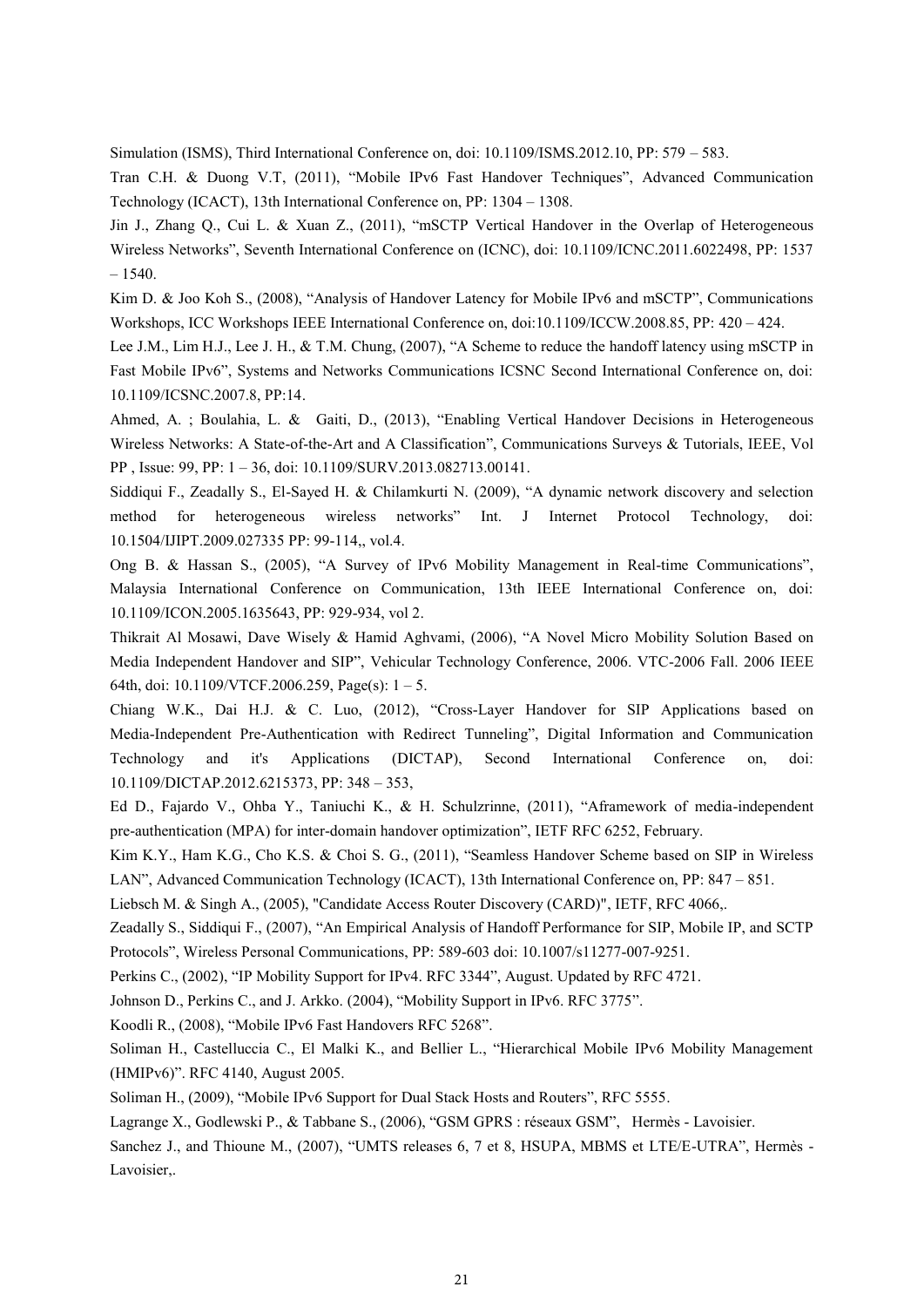Lescuyer P. & Lucidarme T., (2008), "Evolved Packet System (EPS): the LTE and SAE evolution of 3G UMTS".

3GPP, (2003), "Feasibility study on 3GPP system to WLAN interworking", TR22.934 v6.2.0,

3GPP, (2006), "system to Wireless Local Area Network (WLAN) interworking; System description", TS 23.234 v7.2.0,.

ETSI TS 124 312 V9.1.0, "Universal Mobile Telecommunications System (UMTS); LTE; Access Network Discovery and Selection Function (ANDSF)".

3GPP TS 23.402, "Architecture Enhancements for non-3GPP accesses".

3GPP TS 22.278: "Service requirements for the Evolved Packet System (EPS)".

3GPP TS 23.402: "Architecture enhancements for non-3GPP accesses".

IEEE Std (2009), 802.21TM.

Handley M. et al, (1999), "Session Initiation Protocol", RFC 2543.

Aydin I. and Shen C., (2003), "Cellular SCTP: A Transport-Layer Approach to Internet Mobility", ICCCN, PP: 285-290.

Perkins C.E. & Myles A., (1997), "Mobile IP", IEEE Communications Magazine, doi:10.1109/35.592101, PP: 84-99, Volume: 35, Issue:5.

Agrawal A., (2005), "Air Interface for Fixed and Mobile Broadband Wireless Access Systems, Amendment 2: Physical and Medium Access Control Layers for Combined Fixed and Mobile Operation in Licensed Bands", IEEE802.16e.

Lin P., Lin T. & Wang C., (2008),"Performance Analysis of a Cross-Layer Handoff Odering Scheme in Wireless Networks", IEEE Transactions on Wireless Communications, PP: 5166–5171 Vol.7, No. 12.

Chang B. & Chen J., (2008),"Cross-Layer-Based Adaptive Vertical Handoff with Predictive RSS in Heterogeneous Wireless Networks", IEEE Transactions on Vehicular Technology, PP: 3679-3692, vol. 57, No. 6.

Lampropolos G. & Salkintzis A. K, (2008), "Media-Independent Handover -for Seamless Service Provision in Heterogeneous Networks", IEEE Communication Magazine, doi: 10.1109/MCOM.2008.4427232, PP: 64-71, vol: 46, Issue: 1.

Sharma M. & Khola R.K., (2010),"An Intelligent Approach for Handover Decision in Heterogeneous Wireless Environment", International Journal of Engineering (IJE),, pp 452-462, Vol. 4, No. 5.

Datta V., Gagneja A., Datta R. & Goel V., (2012), " A Comparitive Handoff Latency Evaluation in IPv6 Based Mobility Management Protocols", International Journal of Applied Engineering Research, ISSN 0973-4562, vol.7 No.11.

Perkins C. (2010), "RFC 5944, IP Mobility Support for IPv4"

Johnson D., Perkins C., Arkko J., (2004), "RFC 3775, IP Mobility Support in IPv6".

International Telecommunication Union (ITU), (1988), "General Characteristics of International Telephone Connections and International Telephone Circuits", ITU-TG.114.

Soliman H., Castelluccia C., El Malki K. & Bellier L., (2008), "RFC 5380, Hierarchical Mobile IPv6 (HMIPv6) Mobility Management".

Koodli R., (2009), "RFC 5568, Mobile IPv6 Fast Handovers".

Gelogo Y. E. & Park B., (2012), "Reducing Packet Loss for Mobile IPv6 Fast Handover (FMIPv6)", International Journal of Software Engineering and Its Applications, PP: 87-92, vol. 6, No. 1.

Riegel M., Tuxen M., Rozic N., & Begusic D., (2002), "Mobile SCTP transport layer mobility management for the Internet" in Proc.SoftCOM, PP:305–309.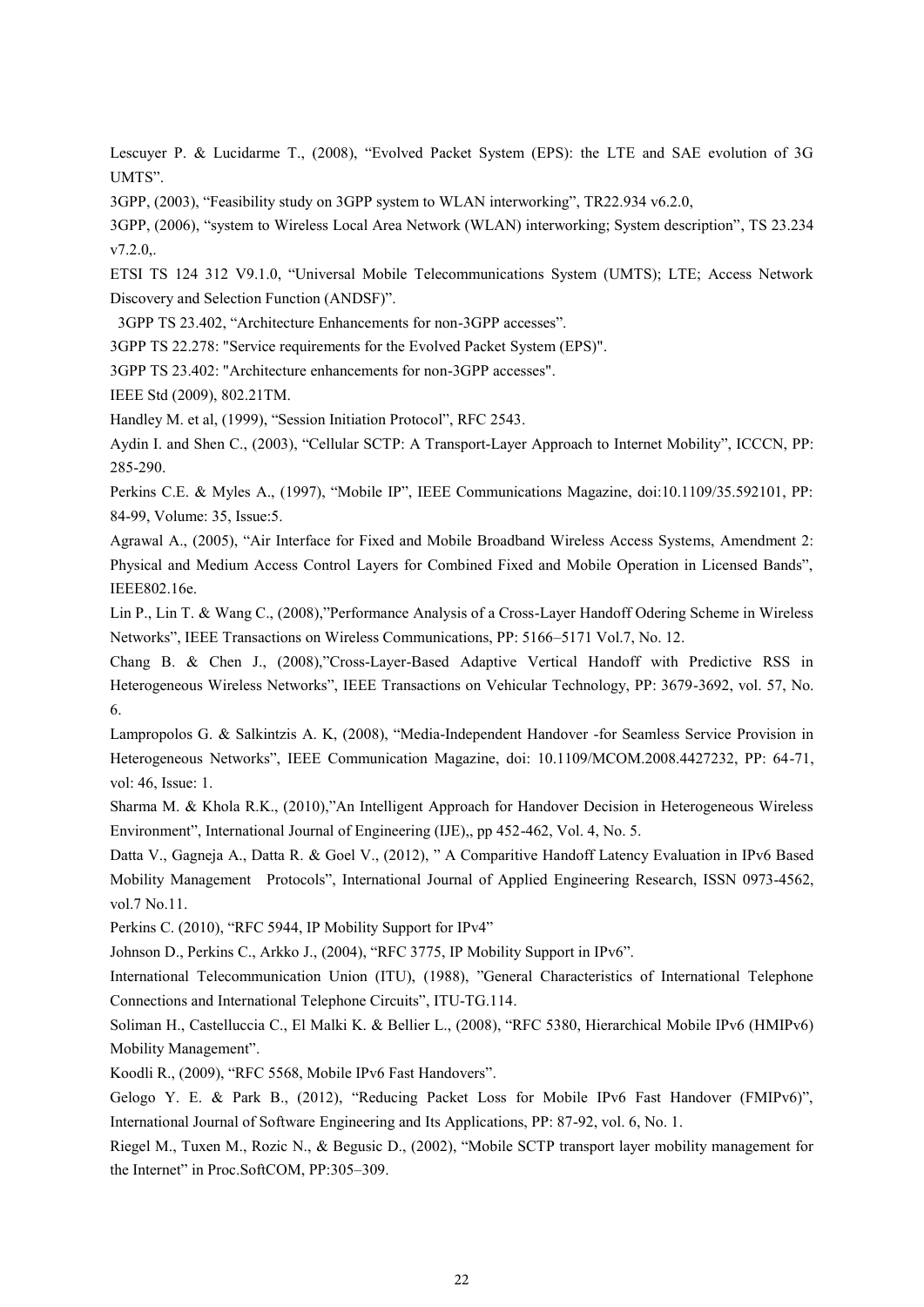Fu S. & Atiquzzaman M., (2004), "SCTP: State of the art in research, products, and technical challenges," IEEE Commun. Mag., PP: 64–76, vol. 42, no4.

Stewart R., et al., (2007), "Stream Control Transmission Protocol", IETF RFC 4960.

Stewart R., (2007), "RFC 4960, Stream Control Transmission Protocol".

Stewart. R, Ramalho. M, Xie. Q, Tuexen. M, Rytina. I, Belinchon & M,Conrad, (2006), "P Stream Control Transmission Protocol, Dynamic Address Reconfiguration, proposed extension".

Stewart R., et al., (2007), "Stream Control Transmission Protocol (SCTP) Dynamic Address Reconfiguration", IETF RFC 5061.

Koh S.,et al., (2004), ''mSCTP for Soft Handover in Transport Layer,'' IEEE Communications Letters, PP:189-191, vol. 8, No. 3.

Kim K.Y., Ham K.G., Cho K.S. & Choi S., (2011), "Seamless Handover Scheme based on SIP in Wireless LAN", IEEE conference ICACT, PP:847-851.

Nakajima N., Dutta A. & DAS S., (2003), "Handoff delay analysis and measurement for SIP based mobility in IPV6", ICC'03 IEEE International conference on, DOI: 10.1109/ICC.2003.1204526, PP: 1085-1089, vol 2.

Camarillo G., Johnston A., Peterson J., Sparks R., Handley M. & Schooler E., (2002), "RFC 3261 SIP: Session Initiation Protocol".

Rehan M. M., (2009), "Investigation of IEEE 802.21 Media Independent Handover", PhD thesis, Mohammad Ali Jinnah University,

Kim B., Jung Y. & Kim Y., (2003), "Enhanced FMIPv4 Horizontal Handover with Minimized Channel Scanning Time based on Media Independent Handover (MIH)", Network Operations and Management Symposium Workshops, 2008. NOMS Workshops, doi: 10.1109/NOMSW.2007.11, PP: 52-55.

Wei G., (2007), "optimisation du handover dans le protocole ipv6 mobile avec la methode e-hcf ", Université Paris 12, Val De Marne,

 Zhao Y. & Nie G.; (2009), "A Scheme for Reducing Handover and Packet Loss in Heteregeneous Mobile IPv6 Networks" IEEE 4th International Conference on Computer Science & Education, ICCSE '09. 4th International Conference on, doi: 10.1109/ICCSE.2009.5228431, PP: 339 - 342.

Khan M.Q. & Andresen S.H., (2011), "Implications of Zero Scanning Time on MIPv6 Handover Delays by Using Media Independent Information Server (MIIS)", Communications (APCC), 17th Asia-Pacific IEEE Conference on, doi: 10.1109/APCC.2011.6152827, PP: 324-329.

Hong Y., Pawlikowski K. & Sirisena H., (2011), "DAD-Less MIPv6 for Reduced Handover Latency", Innovative Mobile and Internet Services in Ubiquitous Computing (IMIS), Fifth International IEEE Conference on, doi: 10.1109/IMIS.2011.121, PP: 353 – 360,.

Zhengzhou P.R., (2010), "A Method for Making FMIPv6 Security and Fast Handover Based on Context Transfer Protocol", Wireless Communications Networking and Mobile Computing (WiCOM), 6th International IEEE Conference on, doi: 10.1109/WICOM.2010.5601258, PP:1-4.

Robert Hsieh', Aruna Seneviratne', Hesham Soliman', Karim El-Malki' (2002), "Performance analysis on hierarchical Mobile IPv6 with fast-handoff over end-to-end TCP", IEEE Global Telecommunications Conference vol.3, Nov. PP: 2488-2492,

Mussabbir Q., Yao W., Niu Z., & Fu X., (2007), "Optimized FMIPv6 Using IEEE 802.21 MIH Services in Vehicular Networks," IEEE Transactions on Vehicular Technology,PP: 3397–3407.

Yoo S., Cypher D., & Golmie N., (2008), "Timely Effective Handover Mechanism in Heterogeneous Wireless Networks,"Military Communications Conference, doi: 10.1109/MILCOM.2007.4455128, PP:1-7.

Jeong J., Shin D.R. & Choo H., (2011), "Performance Analysis of Virtual Layer Handoff Scheme Based on